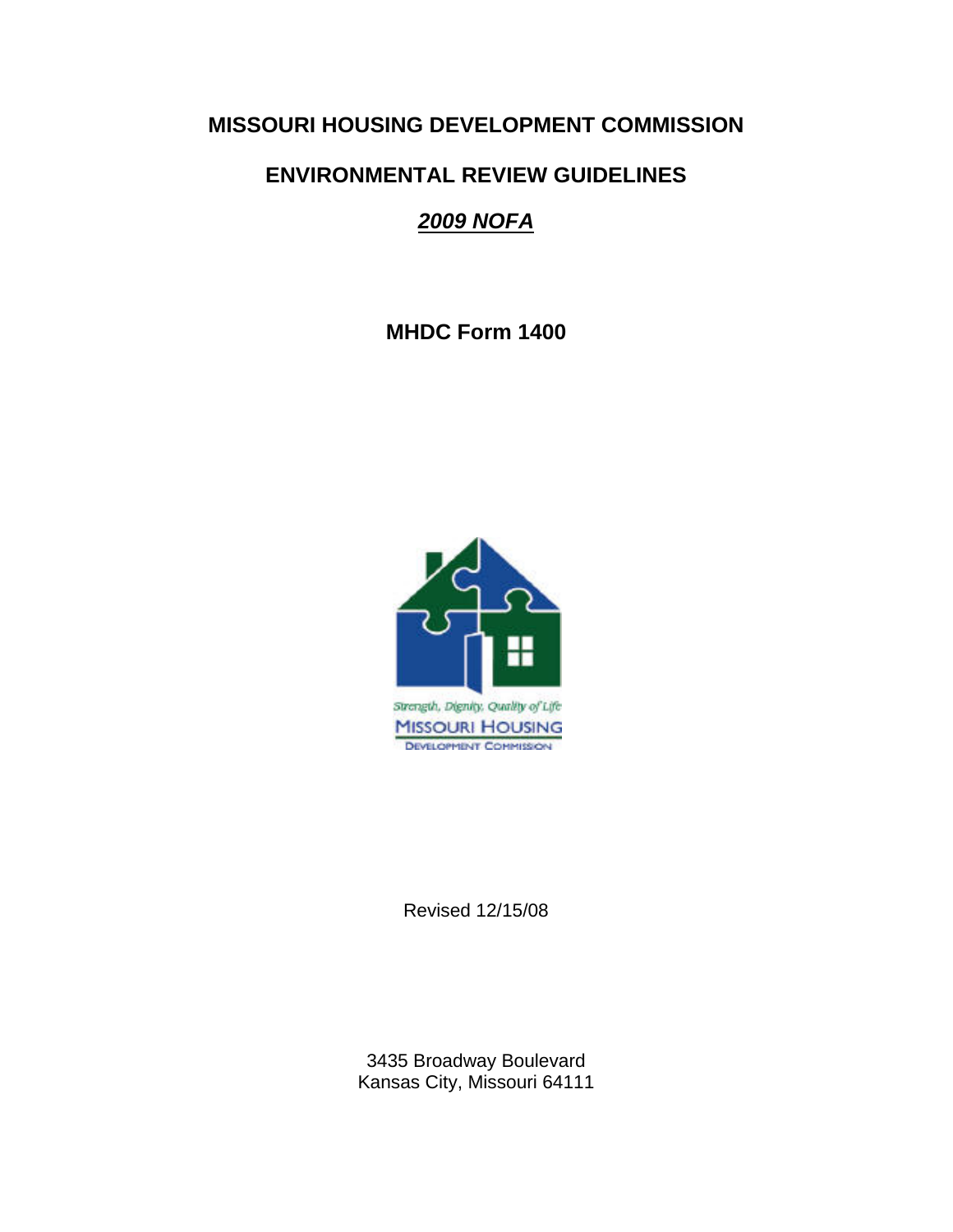# **ENVIRONMENTAL REVIEW GUIDELINES**

# **I. INTRODUCTION.**

All developments requesting and receiving approval for low-income housing tax credits, fund balance loans, HOME funds, or Risk Share insurance are required to pass an environmental review as a condition of financing. The primary objectives of this document are to set forth guidelines to assist the developer in understanding the requirements for a complete environmental review by the Missouri Housing Development Commission (MHDC).

It is the responsibility of the Owners and their agents to provide MHDC with the appropriate documentation to insure smooth and timely processing of environmental exhibits for application and firm commitment review, loan closings and final project acceptance.

# **II. APPLICATION STAGE**

All applicants must include Form 1302 Site Evaluation, filled out in its entirety. The form may be completed by an environmental professional, architect, engineer, or the applicant, and it must be signed by the author. Every attempt should be made to address the recognized environmental concerns to the best of one's ability.

The zoning letter provided in the application will be utilized for the firm submission environmental review if it includes the required information as noted in the Developer's Guide Chapter 3: Application.

While the application stage only requires a notification letter be sent to the superintendent of the school district in which a new construction or conversion proposal is located, a response letter will be required at firm submission to complete an environmental review. It is advisable to obtain the response letter and include it with the application.

Once an applicant has submitted an application for a project that anticipates the use of HOME funding or Risk Share insurance, no funds of any nature may be committed to that project until the environmental review has been approved by HUD. In addition, no choice limiting action can be taken until the environmental review is approved (24 CFR 58.22). Choice limiting actions include real property acquisition, repair, rehabilitation, construction, demolition, site clearance or leasing activities. Regardless of the type of funding requested or approved, MHDC does not allow any applicant to commence any type of construction activity prior to completion of the environmental review, issuance of the firm commitment for funding, and closing of construction financing and admittance of the tax credit investor. Please contact MHDC with questions concerning choice limiting activities or the status of a property.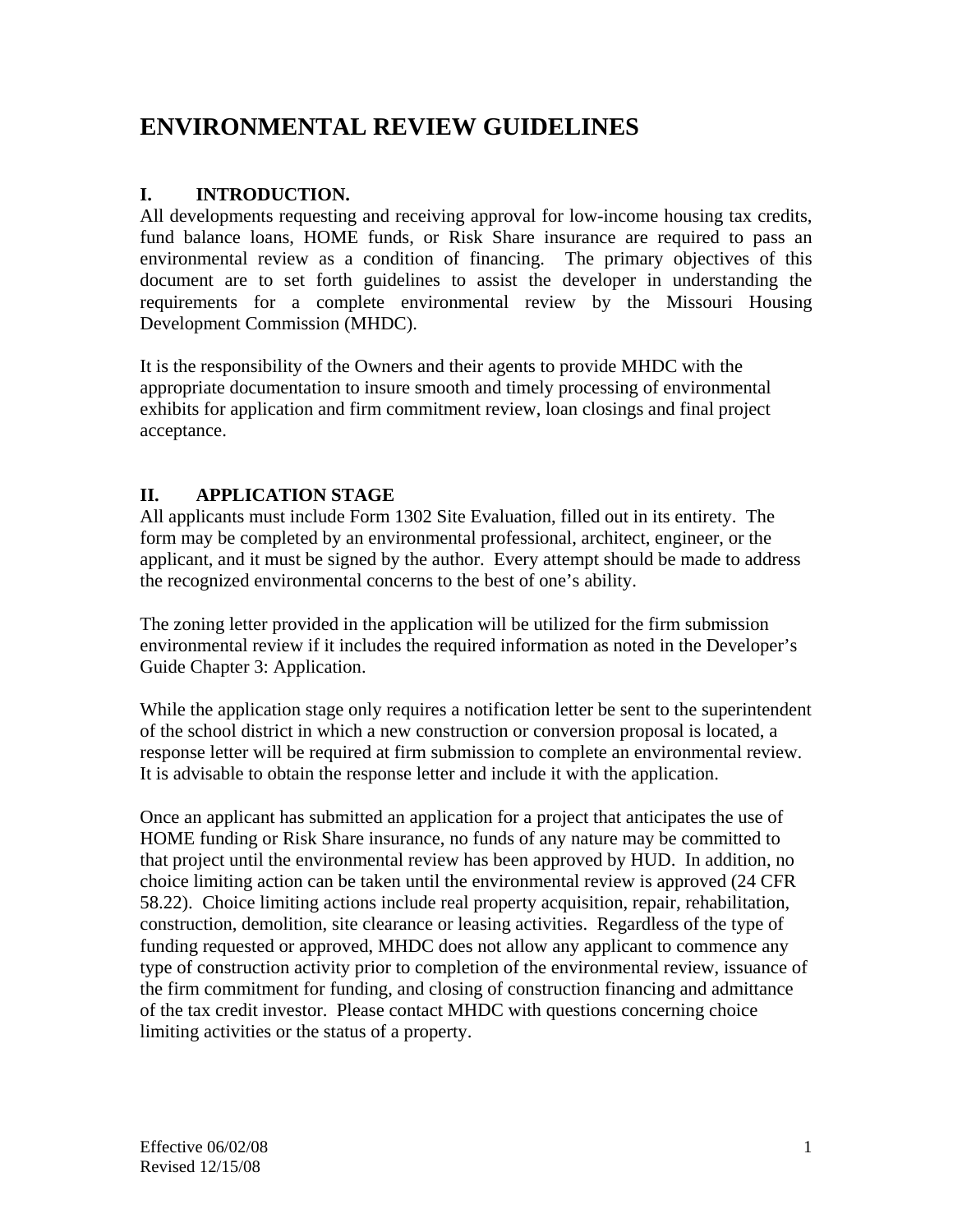# **III. FIRM SUBMISSION**

#### **A. SINGLE PHASE DEVELOPMENTS.**

The following documentation must be submitted to the project underwriter no later than April 1 of the year in which the conditional commitment is issued. In addition to the documentation requested in these guidelines, MHDC shall also complete a full environmental review according to HUD protocol. The developer will be required to abide by any mitigating measure, condition or requirement resulting from MHDC's environmental review.

For developments receiving HOME funds or Risk Share insurance, MHDC shall complete the review required by HUD, in compliance with 24 CFR Part 58; specifically, the laws and authorities listed under §§ 58.5 and 58.6. MHDC encourages submission earlier than April 1 in order to complete the review, required advertising and HUD authorization process prior to the issuance of the firm commitment. **No firm commitments will be issued prior to MHDC's receipt of the HUD Authorization to Release Grant Funds.**

Developments located on large vacant parcels, with plans to be divided into successive phases, must have environmental review reports performed on the **entire** site, including the current and planned phases. This all-encompassing review must follow the HOME review procedures regardless of the type of financing provided on the first phase. This will ensure subsequent phases may be eligible for future HOME funds. Information specific to multiple phases is addressed in section III.B.

Required items include:

1. FEMA Flood Zone Area Map, including the referenced area, community panel number and date, or, a determination letter from FEMA stating the site is not located in a flood plain. If this map is not available for the development site, other evidence acceptable to MHDC, showing the site is not prone to flooding, must be provided. **The exact location of the development must be clearly marked on the map.**

- If the development appears to be located in a flood plain but the site is positioned at a higher elevation, supply a FEMA determination letter.
- If the site is in an area that is unmapped, submit either a certification from a civil engineer or a FEMA determination letter.
- The form to obtain the FEMA determination letter may be obtained on the web at FEMA.gov.

 2. For new construction developments, a Geotechnical Engineering Report meeting the following standards:

- a. Identification and description of soils by the nomenclature of the Unified Soils Classification System.
- b. Borings must be in, or adjacent to, the proposed foundation area.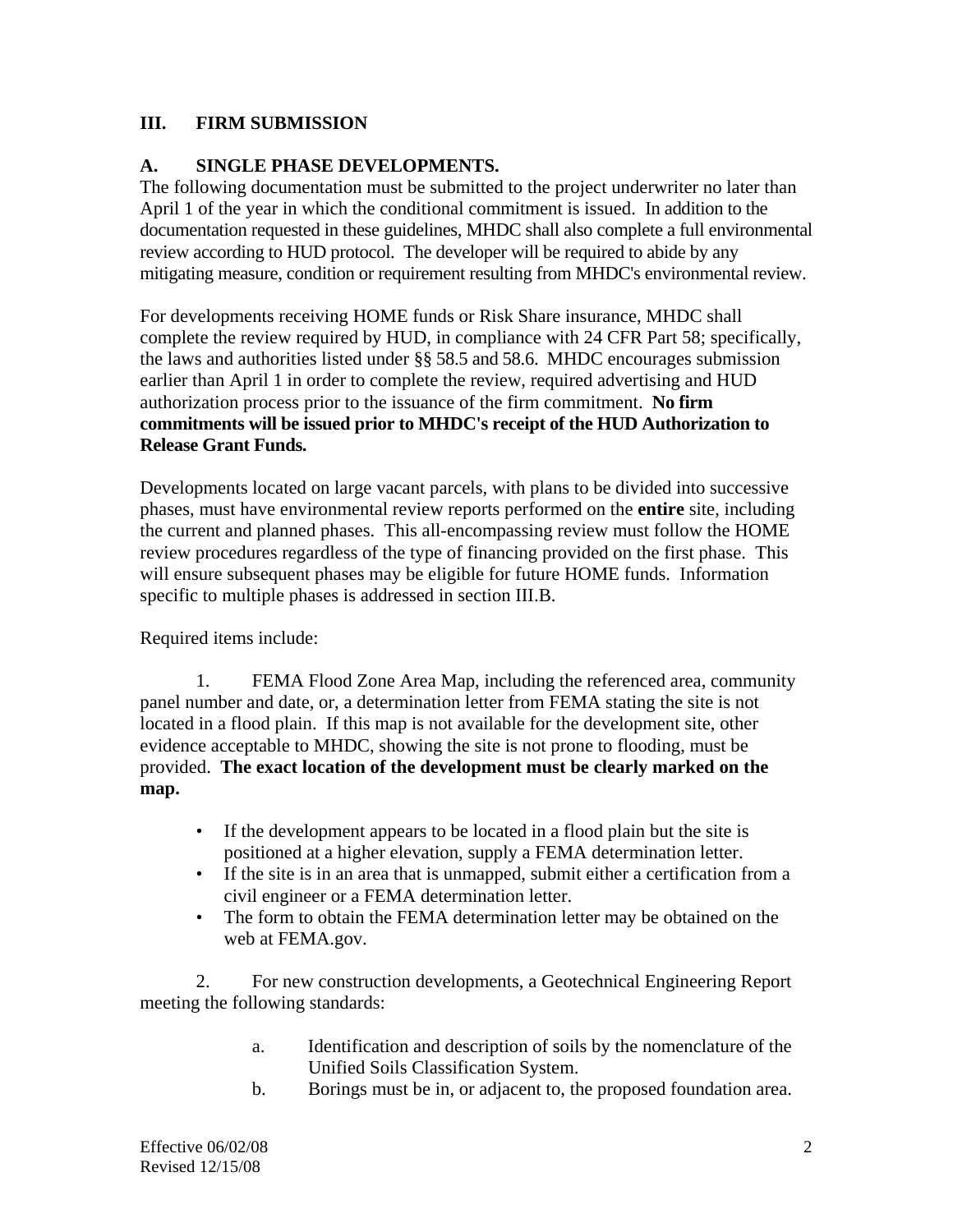- c. At least one boring must be made for every 2500 square foot of foundation area. For buildings supported on pilings, one boring must be made for every 1600 square foot of foundation area.
- d. Borings must be at least to the bottom of the proposed footings and deep enough to locate bearing strata, which will support the proposed structure. When rock is encountered, the depth of drilling into the rock shall be sufficient to establish rock quality regarding voids, fissures and strength.
- e. When ground water conditions influence the building design, observation of ground water levels must be recorded at the time of boring, and at least 48 hours later.
- f. Identify whether the geological conditions of the development site are such that radon may exceed acceptable levels in completed buildings.

3. Radon Test – For all existing residential structures, whether rehabilitation or conversion, a radon test must be performed in one basement or first-floor unit or similar location for each building in the development. If the test results are above 4pCi/L, further testing of all units in the basement or first floor must be completed.

4. Phase I Environmental Assessment Report, which is a key component of the environmental review as well as an important part of the "Innocent Landowners Defense" for the benefit of the Owner. If the Phase I recommends additional research or a Phase II report, this documentation must be provided as well. It is advisable that the Owner read the report(s) thoroughly prior to submission. The Phase I must meet the following requirements:

- Be prepared by an entity qualified to provide a comprehensive environmental site assessment, according to the ASTM Standard E 1527-05 (See Exhibit "A").
- Be organized according to the table of contents and report format recommended by ASTM 1527-05.
- Include a statement that MHDC may rely on the report or provide a reliance letter from the environmental consultant.
- Be no more than 180 days old at the time of submission or April 1, whichever is later. Phase I Environmental Reports that will be more than 180 days old prior to the anticipated closing date must be accompanied by an update letter and a current EDR, Inc. report performed by the environmental professional who prepared the original report.
- Significant Assumptions: If there are no assumptions, it must be stated in the report.
- Limitations and Exceptions:
	- o Address physical site restrictions;
	- o Explain historical data gaps;
	- o Include a statement if there are no limitations and exceptions.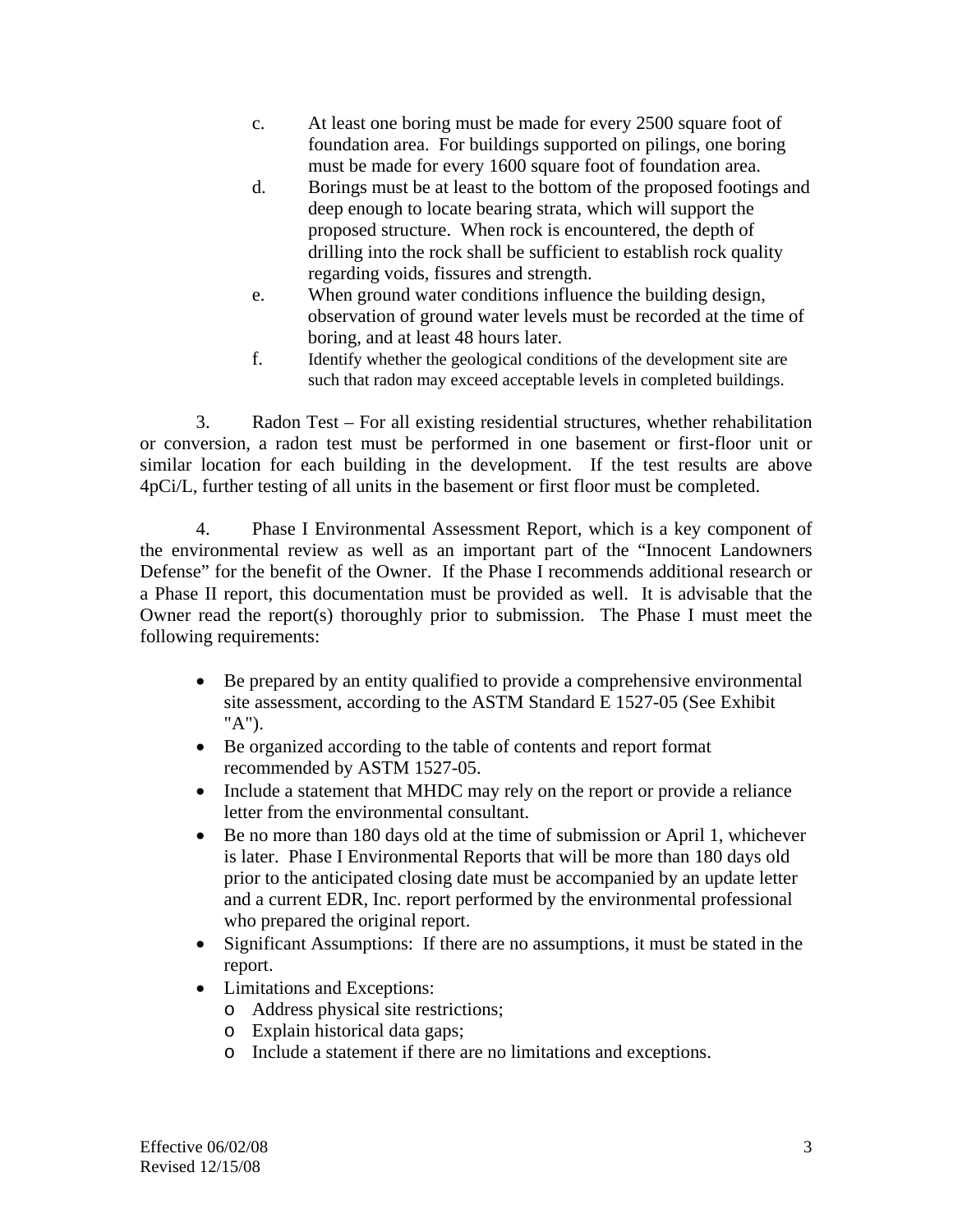- Special Terms and Conditions State any special terms and conditions given by the entity engaging the professional, such as a directive not to contact previous owners or an unrealistic timeframe for completion.
- Location and Legal Description.
	- o Be as specific as possible with the address;
	- o Include the legal description in the body of the report, not as an exhibit.
- Improvements to the Site list roads, parking lots, other structures, etc.
- Current Use of Adjoining Properties provide specific descriptions.
- User-Provided Information the entity engaging the environmental professional **must supply the following**:
	- o Title policy;
	- o Information on environmental liens or use limitations;
	- o Special knowledge of the property and its previous uses;
	- o Commonly known information;
	- o Value reduction due to environmental issues;
	- o Name of the current owners, property manager, and occupants if applicable;
	- o Reason for requesting the environmental review (i.e., limited liability protection to CERCLA liability).

The environmental professional must address this user-provided information in the report.

- Records Review individual issues must be addressed separately in the records review and in the opinion and findings section of the report. This includes addressing the following:
	- o Standard environmental record sources.
	- o Physical setting sources geological description of the land.
	- o Historical use of the property from 1940 or the earliest development.
	- o Historical use of information on adjoining properties from 1940 or the earliest development.
- Site Reconnaissance:
	- o Address how the site was "walked" and state any limiting conditions;
	- o Include a general description of the site;
	- o List exterior observations.
	- o Interior observation giving a description of each room observed.
- Interviews:
	- o The current owner, site manager, and non-residential occupants must be interviewed;
	- o Appropriate government officials must be interviewed in person or by telephone;
	- o Letters are acceptable if sufficient time is allowed for a response and follow-up is completed if no response is received.
- Findings must include any items that are a possible environmental concern, each listed separately.
- Opinions findings must be addressed on an item-by-item basis and state why it is or is not a recognized environmental concern.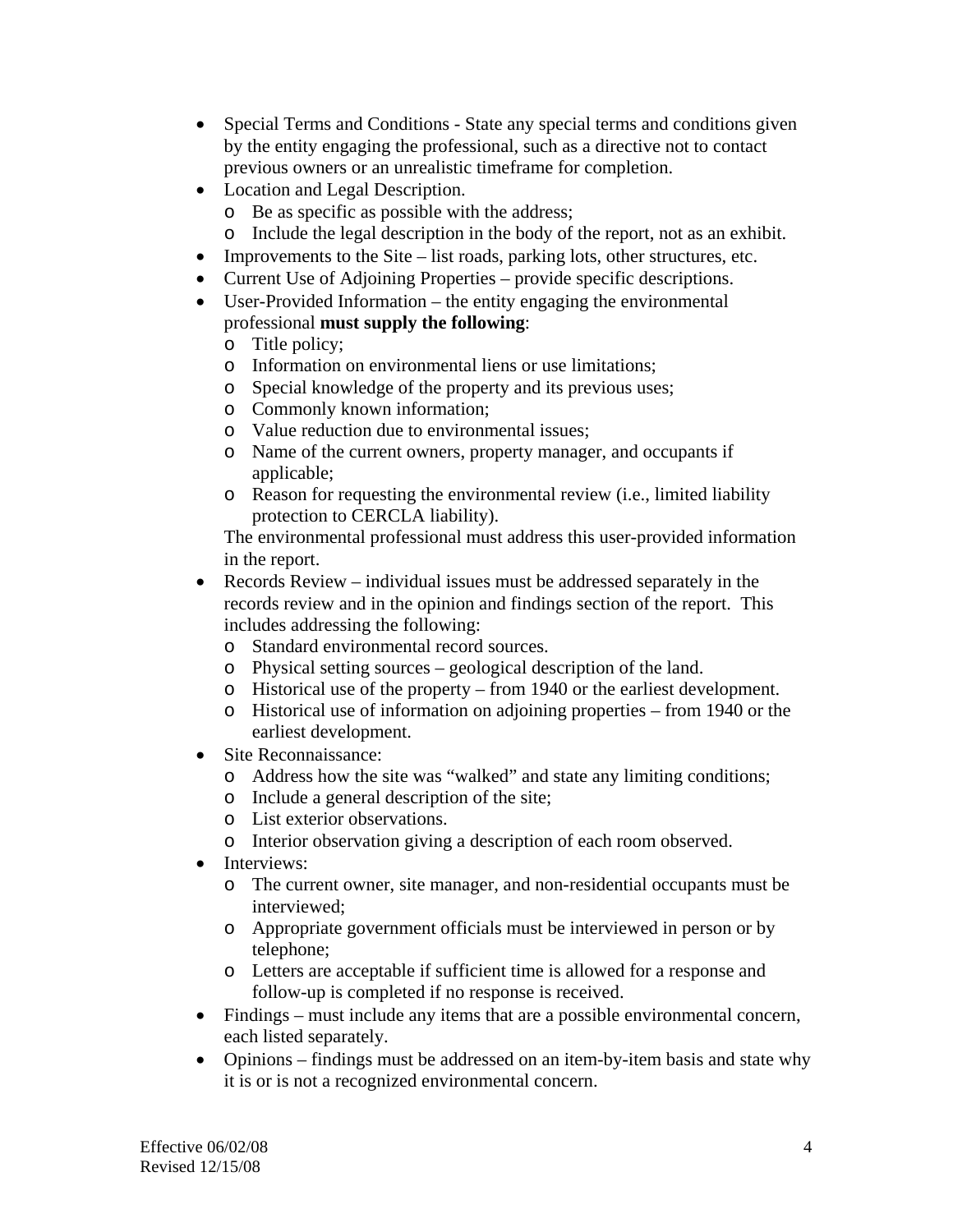- Conclusion must include one of the two statements provided in the checklist verbatim.
- Deviations must address when the environmental professional deviated from ASTM 1527-05 standards and why.
- References must state the source(s) of the data.
- Signature must be signed by the professionals involved in the body of the report and not solely in the cover letter.
- Oualifications of the Professionals must include verbatim both statements shown in the checklist.
- Appendices must include a signed copy of the contract between the environmental professional and the entity engaging it. Pricing may be redacted.
- Statements such as "follows generally accepted practices" or "customary" practices" are not acceptable.

5. For proposed rehabilitation or demolition of existing buildings, asbestos issues must be addressed with the following:

- a. Asbestos inspection report;
- b. Licensing information and certifications for the asbestos inspector;
- c. Abatement plans if applicable.

6. For proposed rehabilitation or demolition of existing buildings constructed prior to 1978, lead-based paint issues must be addressed with the following:

 a. Lead-based paint inspection report or risk assessment, dated within twelve months;

 b. Licensing information and certifications for the lead inspector or risk assessor;

c. Abatement plans if applicable.

 See Exhibit "B" for further information regarding the MHDC Lead-Based Paint Policy and Procedures.

7. For HOME and federally-insured developments, please provide the following:

- a. A copy of the completed Section 106 Project Information Form and the completed Cultural Resource Assessment with required exhibits as submitted to the Missouri Department of Natural Resources, Historic Preservation Officer (P.O. Box 176, Jefferson City, Missouri, 65102-0716).
- b. A copy of the Section 106 Review response from the Missouri Department of Natural Resources.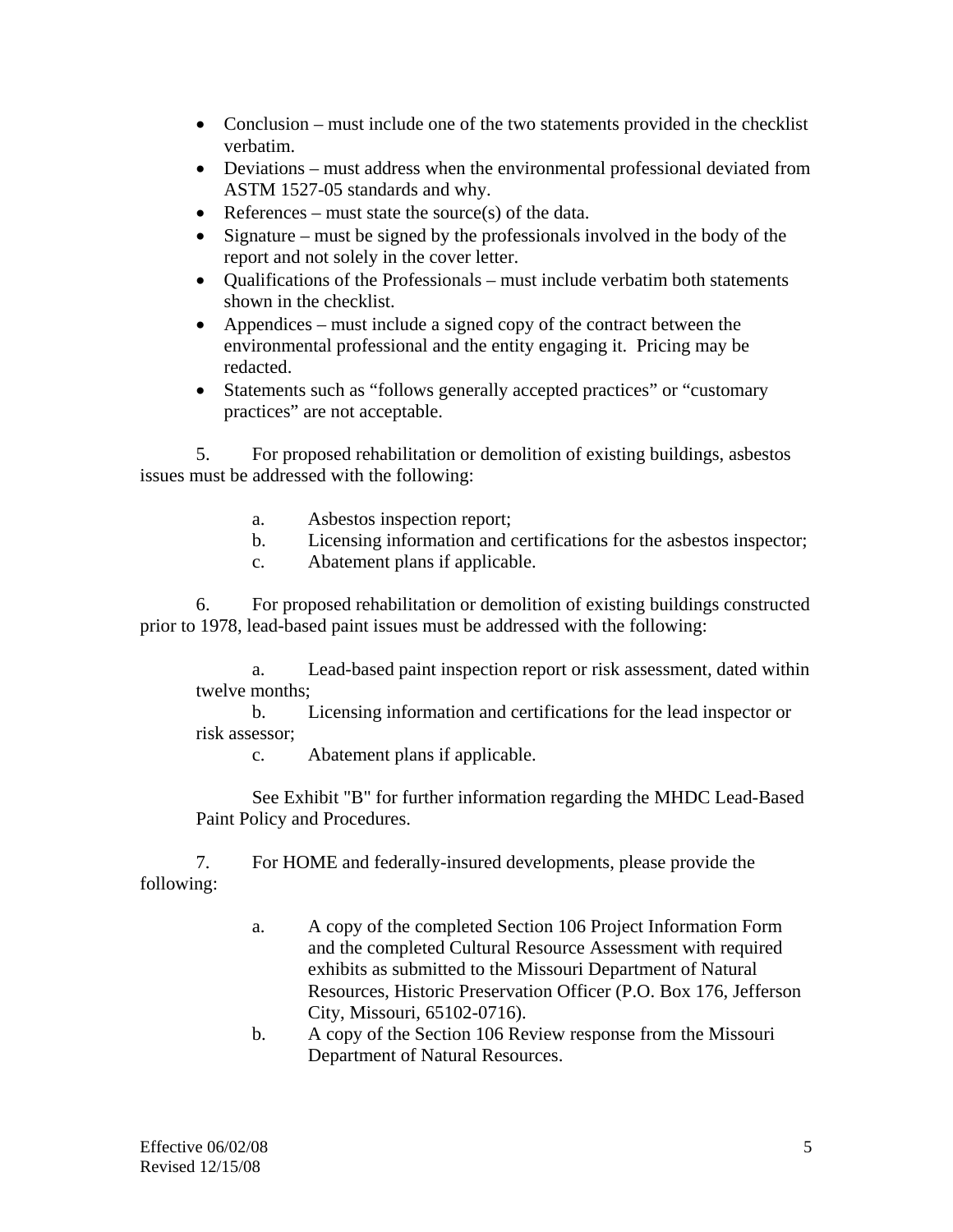Please note that the review must include consideration for fill dirt to be brought onto the site or removed from the site. The form must include the specific location where the fill dirt is originating (if it is to be brought on-site) or where it will be delivered (if it is to be removed). If the geotechnical report requires fill dirt and the Section 106 process does not include a review of the fill source, the Section 106 Project Information Form and review will need to be completed with this information before the project can proceed through the public comment and HUD authorization process. If a Section 106 review has previously been approved by DNR for the same borrow and fill area being proposed for a new development, the Section 106 review does not need to be repeated. In such cases, please provide documentation from the initial Section 106 review.

8. Utility letters from the service providers ensuring the availability of electric, gas, water and sewer services (as applicable) to the property.

9. For family proposals bringing new units on-line (either new construction or conversion developments), a letter from the superintendent of the school district in which the property is located must be submitted if it was not included with the original application.

10. Noise Standards –MHDC shall calculate noise levels for the interior and exterior of the proposed development according to HUD's review procedures. MHDC may request a Figure 19 form to be filled out by the project architect in order to calculate noise mitigation addressed by building components. Development receiving HOME funds or Risk Share insurance must meet HUD's noise standards in order to receive approval for funding.

# **B. MULTIPLE PHASE DEVELOPMENTS**.

It is common for developers to seek financing from MHDC while planning large-scale, multifamily developments, with the intent to split this master development into two or more staged phases. According to 24 CFR §§ 58.32, HUD requires that multiple phase developments be considered in the aggregate and undergo a comprehensive environmental review prior to the commencement of the initial phase. Whether the initial development phase is funded with federal funds or not, the environmental review must be performed on the entire site at the inception of the first phase in order to make future phases eligible for federal funding. The review process includes the advertisement and public comment period, the fifteen day HUD review, and the authorization from HUD to release funds, all of which address the characteristics, results of the review, proposed number of units, and total development costs of the **entire** master development.

In order to meet federal and MHDC requirements, MHDC requires all submitted environmental review items cover the entire proposed master development when meeting firm submission requirements for the initial phase. The developer must provide a description of the type of development proposed, and estimate the potential total number of units and development costs for the master development. By performing an all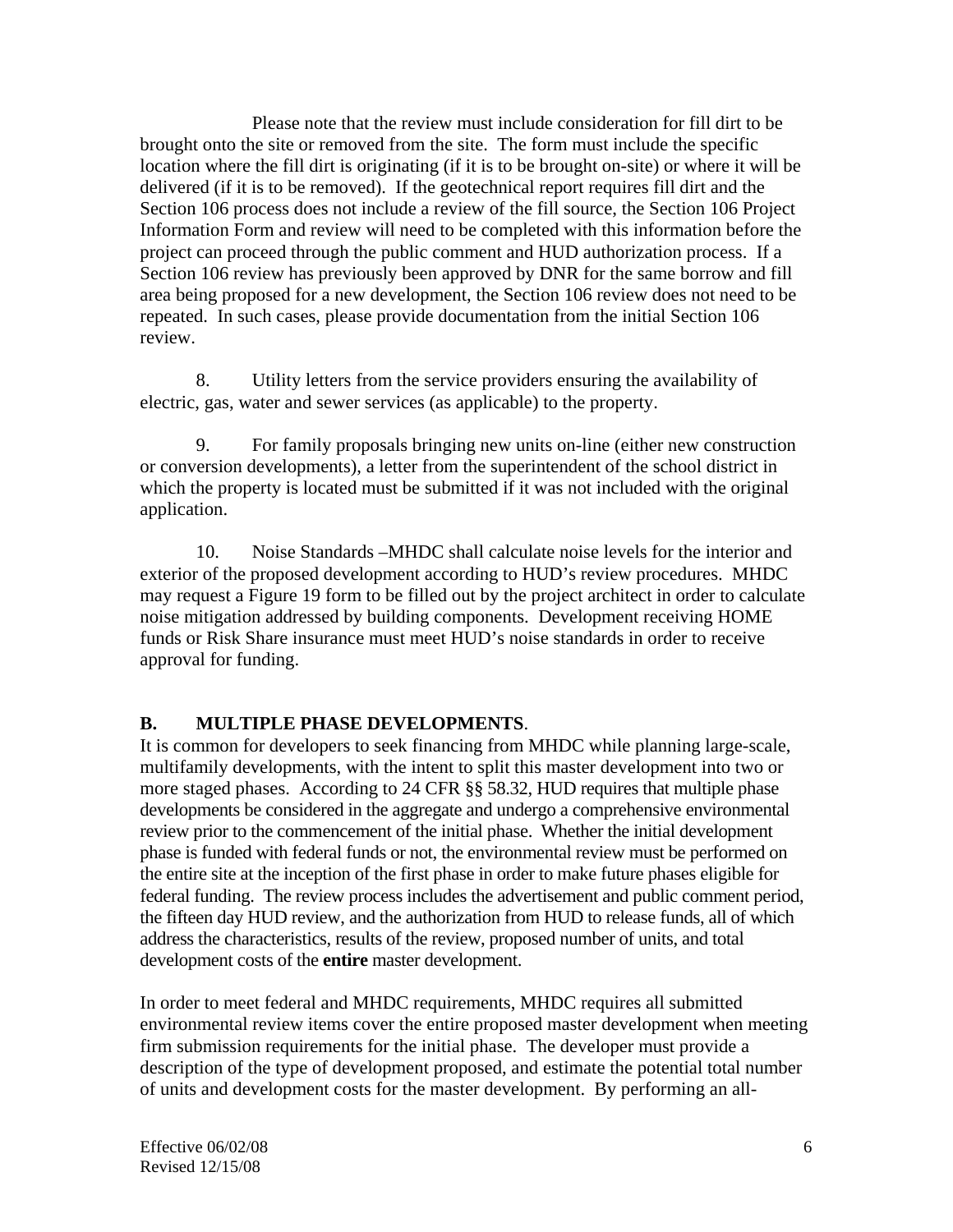inclusive environmental review, MHDC is not committing, promising, or otherwise assuring the approval of funding for any future phase. MHDC is aware of the difficulty in providing estimates for phases that may or may not occur, with no firm timelines for completion should all phases eventually be funded. Performing an all-inclusive review does not require extensive architectural or engineering work at this stage for future phases. Most review items collected by the developer at this stage will not need to be updated in the event future phases are approved.

If new activities are contemplated, or there is a major change in the scope (i.e., increase in density of 20% or more) of a later phase, MHDC will re-advertise for public comment, and request a new authorization from HUD for the release of federal funds.

Prior to the issuance of a firm commitment for the initial phase, the following documentation covering *the entire master development* must be submitted:

 1. Zoning letter from the controlling municipal or county government. MHDC will not require an updated letter for future phases unless there is a change in the zoning.

 2. Utility letters ensuring the availability of electric, gas, water and sewer services to the entire site. MHDC will not require updated letters for future phases for environmental review procedures.

 3. FEMA Flood Zone Area Map as addressed in section III.A.1 above. No update will be required for future phases.

 4. For new construction developments, a Geotechnical Engineering Report meeting the following standards:

- a. Identification and description of soils by the nomenclature of the Unified Soils Classification System.
- b. Borings must be in, or adjacent to, the proposed foundation area.
- c. At least one boring must be made for every 2500 square foot of foundation area. For buildings supported on pilings, one boring must be made for every 1600 square foot of foundation area.
- d. Borings must be at least to the bottom of the proposed footings and deep enough to locate bearing strata, which will support the proposed structure. When rock is encountered, the depth of drilling into the rock shall be sufficient to establish rock quality regarding voids, fissures and strength.
- e. When ground water conditions influence the building design, observation of ground water levels must be recorded at the time of boring, and at least 48 hours later.
- f. For future phases, if a basic site plan has been prepared that identifies potential footprints of buildings, one boring must be completed within the footprint of each building. If a basic site has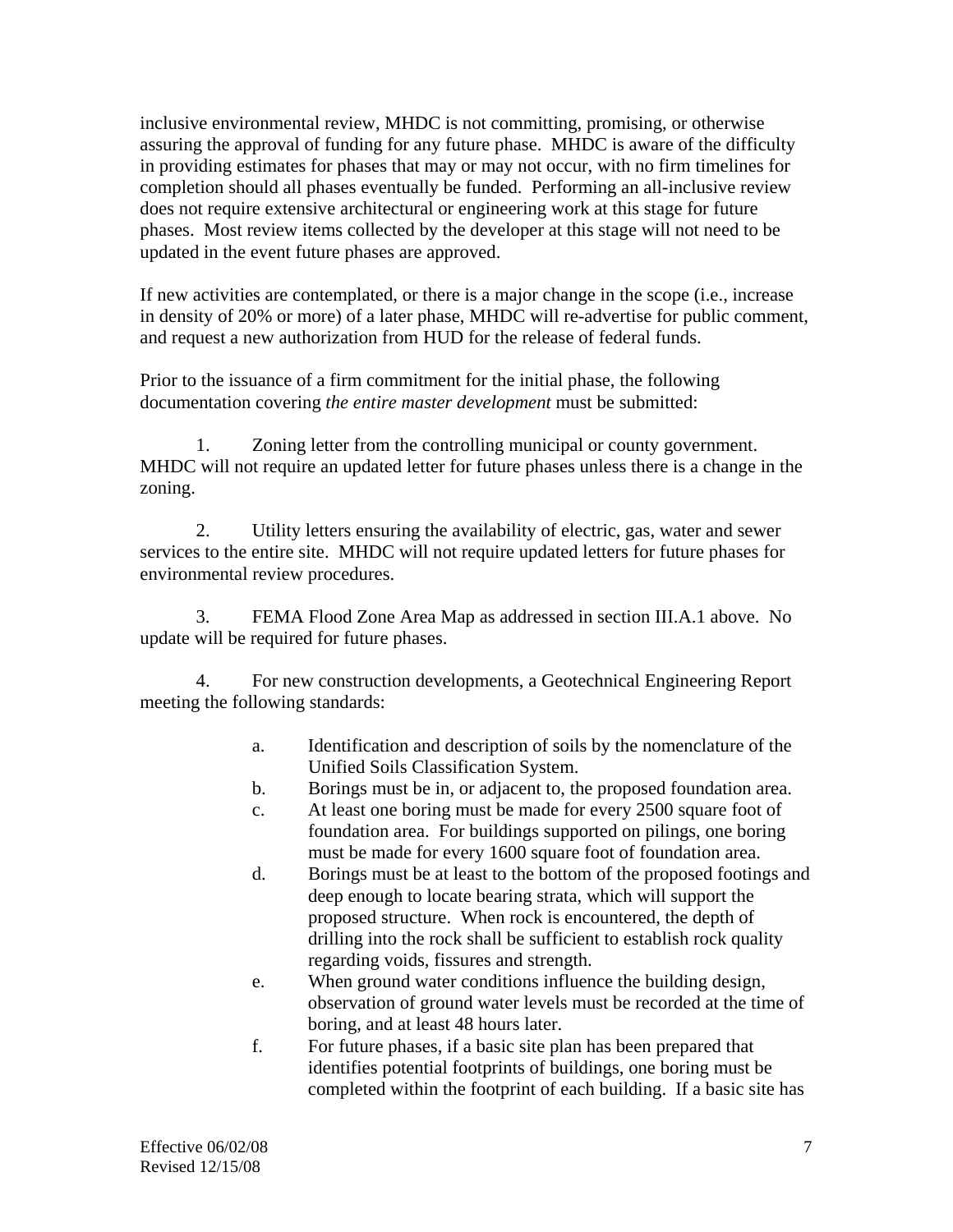not been prepared, the developer may use its best efforts to identify potential building areas, with no fewer than one boring per a fiveacre area.

g. Identify whether the geological conditions of the development site are such that radon may exceed acceptable levels in completed buildings.

No updates will be required for the environmental review; however, the MHDC architectural department will require structural borings to be completed for each future phase upon approval for funding as a part of the routine firm submission review.

5. Radon – For all existing residential structures, whether rehabilitation or conversion, a radon test must be performed in one basement or first-floor unit or similar location for each building in the development. If the test results are above 4pCi/L, further testing of all units in the basement or first floor must be completed. Testing must be repeated on existing buildings in future phases as part of the firm submission process.

6. Phase I Environmental Assessment Report as detailed in section III.A.4 above. If the Phase I recommends additional research or a Phase II report, this documentation must be provided as well. Upon approval of a future phase, an update letter from the environmental consultant who prepared the original Phase I assessment, accompanied by an updated EDR, Inc. report, will be required for the firm submission review.

7. For proposed rehabilitation or demolition of existing buildings, asbestos issues must be addressed as described in section III.A.5 above. No updates for future phases will be required.

8. For proposed rehabilitation or demolition of existing buildings constructed prior to 1978, lead-based paint issues must be addressed as described in section III.A.6 above. No updates for future phases will be required.

9. For HOME and federally-insured developments, provide the review documentation as outlined in section III.A.7 above. No updates are required unless a new source and/or destination of fill dirt is proposed for the development.

10. For family proposals bringing new units on-line (either new construction or conversion developments), a letter from the superintendent of the school district in which the property is located must be submitted if it was not included with the original application. No update is required if the original letter notified the superintendent of the full number of units anticipated for the entire multi-phase family development.

11. Noise Standards –MHDC shall calculate noise levels for the interior and exterior of the proposed development according to HUD's review procedures. MHDC may request a Figure 19 form to be filled out by the project architect in order to calculate noise mitigation addressed by building components. If the noise calculation is considered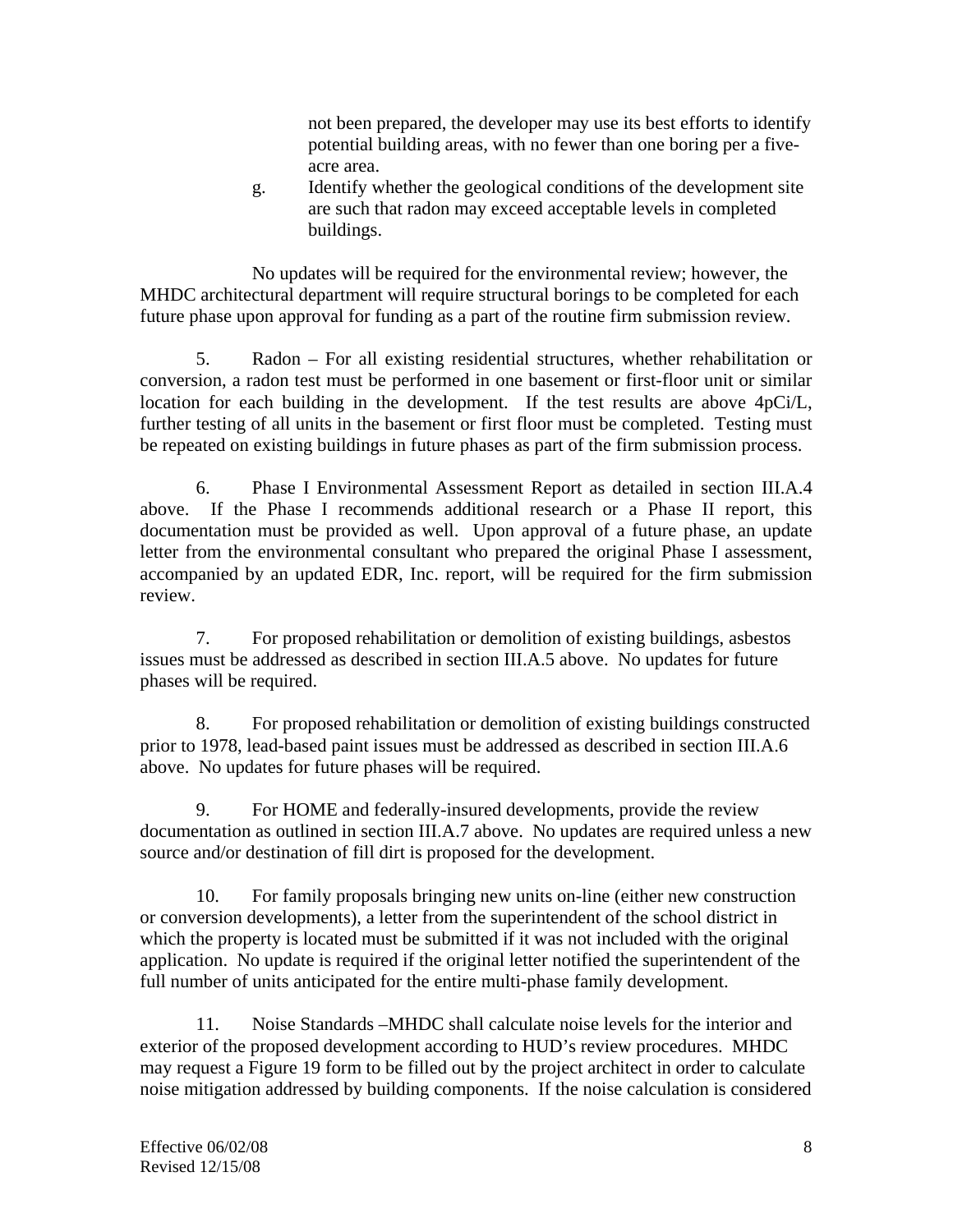acceptable for the first phase, it shall be deemed accept able for all phases unless there is a material change in the source of noise or the type of building construction at the time a future phase is approved. Development receiving HOME funds or Risk Share insurance must meet HUD's noise standards in order to receive approval for funding.

# **IV. FIRM SUBMISSION REVIEW PROCESS**

# **A. GENERAL DESCRIPTION.**

Firm submission documentation shall be reviewed by MHDC staff as part of the firm commitment process. Environmental review includes consideration of additional items as listed below. Strict adherence to HUD standards regarding these items is required for developments receiving HOME funds or Risk Share insurance; however, MHDC may require action as it deems necessary in its sole discretion for developments with other types of financing.

 1. Wetlands determination. MHDC shall consult wetlands maps available at http://www.fws.gov/nwi and inspect the physical features and vegetation on the site to determine whether wetlands are present as defined in section 7(c) Executive Order 11990 for the protection of wetlands. Whether natural or man-made, year-round or seasonal, many areas where there is standing water at least a portion of the year may be considered wetlands according to government regulation.

 2. Airport clear zones. HUD requires that there be a distance of at least 3,000 feet from the end of runways of all civil airports and 2.5 miles from military airports to the project site. Civil airports include both paved and grass landing strips.

 3. Non-attainment areas. MHDC staff consults the website located at www.epa.gov/oar/oaqps/greenbk to check the location for pollutants. Counties considered "nonattainment" areas have EPA zone requirements for a state implementation plan. A determination letter from the local authority may be required if the property is located in a nonattainment area. The developer will need to contact the authority which may be a municipal, county or special government entity in order to obtain the letter.

 4. Endangered species. MHDC staff conducts a heritage review through http://mdcgis.mdc.mo.gov/heritage/newheritage/heritage.htm in order to determine whether there may be an endangered species located in the development area. Certain construction controls or prohibitions may be required in order to proceed with the development (i.e., the use of silt fences or a seasonal moratorium on cutting down trees).

# **B. MITIGATING ITEMS.**

Results of environmental reviews that exhibit conditions that are unacceptable to MHDC shall be communicated to the developer as soon as possible to determine whether the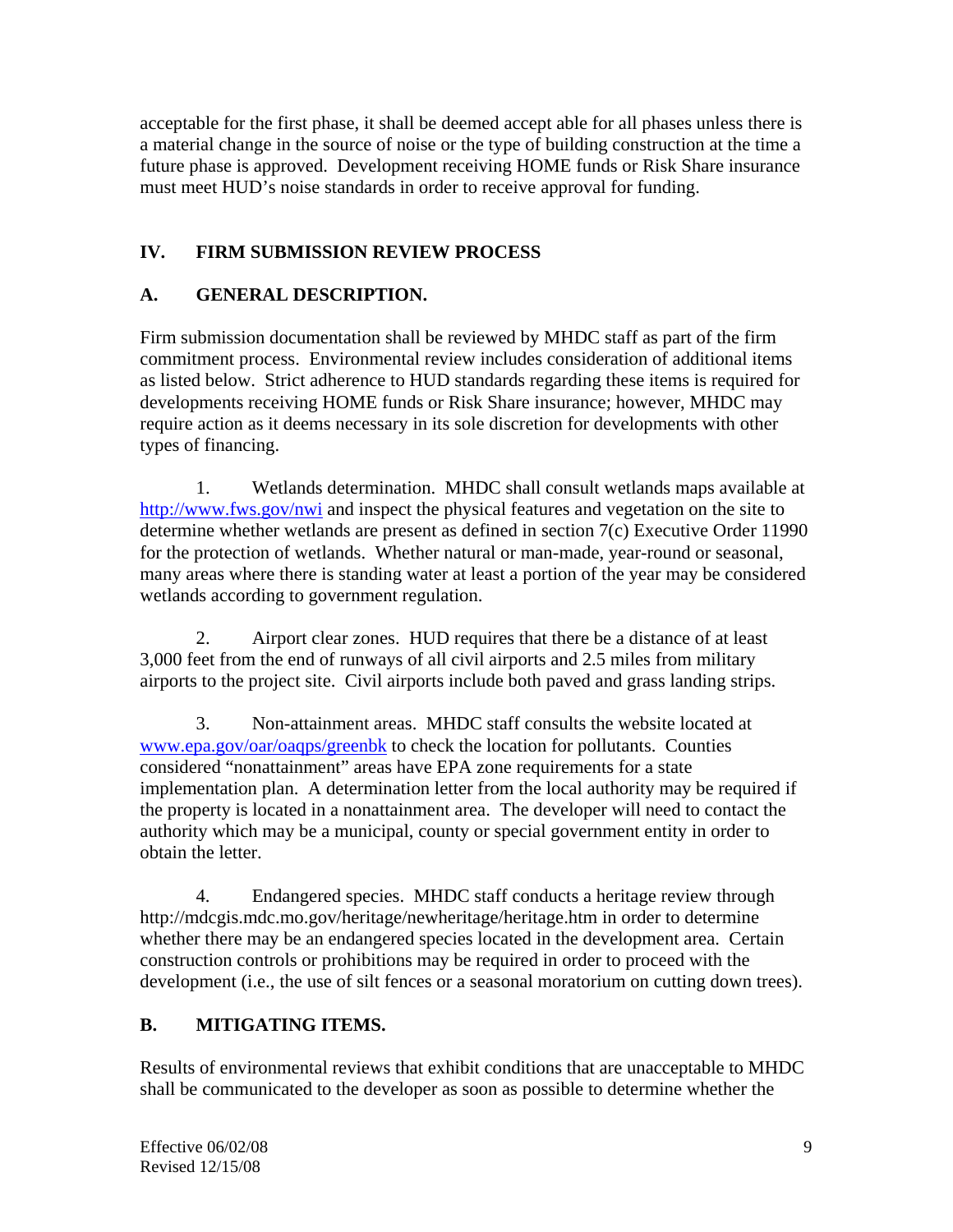condition can be rectified. In many cases, there may be environmental issues that are unacceptable but may be mitigated by remediation or other actions during construction. Such mitigating items will be listed in a memo to the firm commitment letter with details addressing the required mitigating action and the deadline for completion of the activity. Further action including a permit application to the US Army Corps of Engineers may be required.

Environmental issues that may be allowed pending mitigation during the construction process include but are not limited to:

1. The removal or encapsulation of contaminated soil;

 2. The execution and recording of a deed restriction prohibiting the use of ground water;

 3. The development of full asbestos abatement plans, the production of an Operations & Maintenance manual for asbestos that is contained and remains in place, and/or licensing information and certifications for the asbestos inspector, abatement contractor, and landfill where the asbestos will be disposed;

 4. The development of full lead-based paint remediation or interim control plans, the production of an Operations & Maintenance manual for lead-based paint that is contained and remains in place, and/or licensing information and certifications for the for lead-based paint inspector, risk assessor, abatement contractor, and landfill where the for lead-based paint will be disposed;

- 5. Activities or controls to protect endangered species;
- 6. The replacement of wetlands;
- 7. The construction of venting mechanisms to mitigate radon levels;

 8. Special construction/site features to reduce the potential for flooding as well as the procurement of flood insurance;

9. The construction of retaining walls or berms to reduce noise levels;

 10. For new construction developments identified in the geotechnical report as having a current or potential future danger of unacceptable radon levels, radon testing to be performed upon completion of construction but prior to the final allocation or tax credits or approval for loan conversion/permanent loan closing as well as every five years thereafter.

# **C. HUD AUTHORIZATION TO RELEASE FUNDS**

Developments receiving **HOME funds or Risk Share insurance** are required to complete a process for final authorization from HUD following the completion of the environmental review. This process includes an advertisement in the local newspaper with a designated period allowed for public comment followed by a 15-day review period by HUD officials. At the successful completion of the advertising and comment process, HUD issues an authorization to proceed which allows MHDC to issue a firm commitment for the HOME or Risk Share transaction. MHDC shall not execute a firm commitment prior to the receipt of HUD's authorization.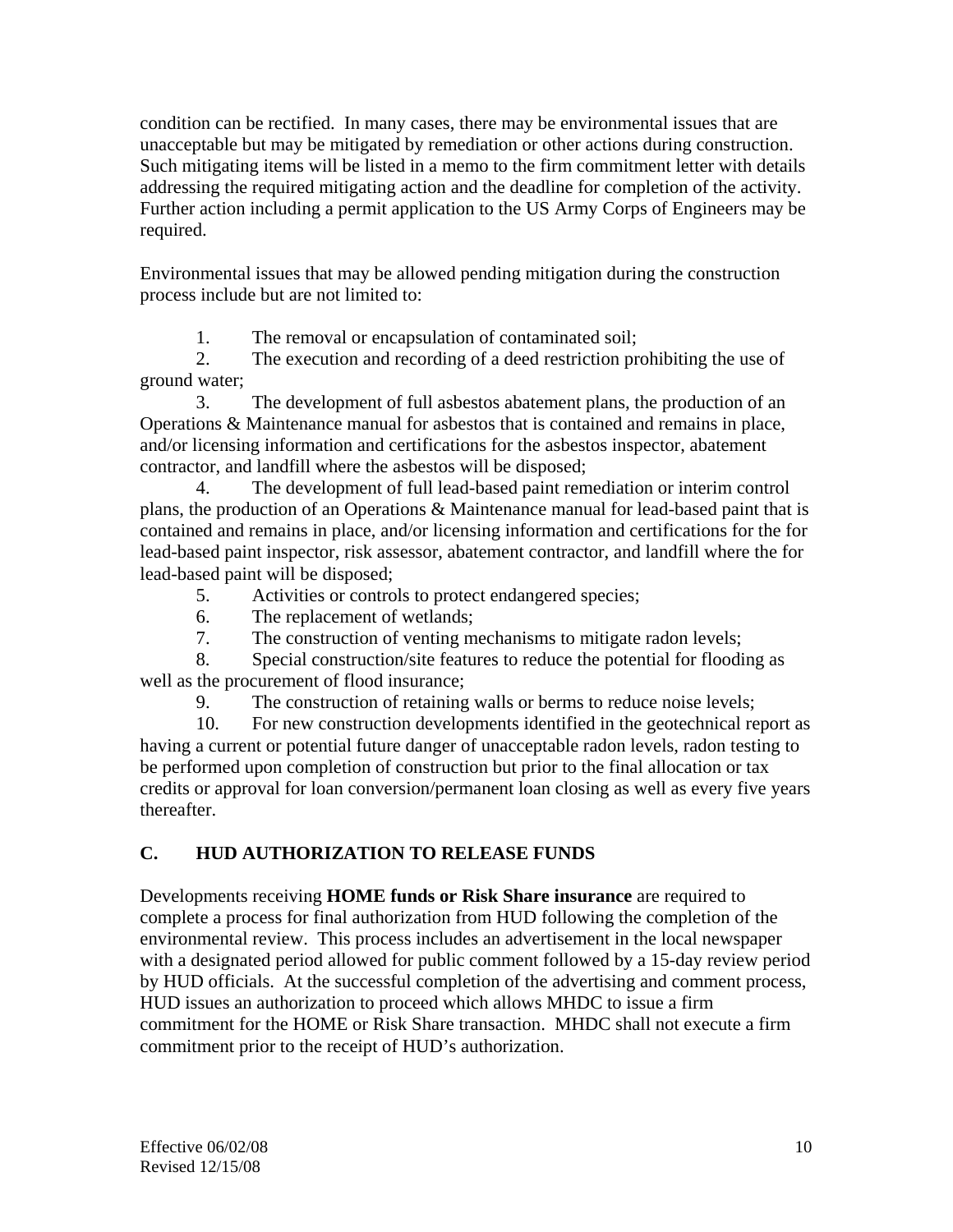Neither HUD funds nor non-HUD funds can be committed to a development until HUD has approved MHDC's environmental review and issued its Authorization to Release Grant Funds. No choice limiting action may be taken until HUD review and authorization are complete (24 CFR 58.22). Choice limiting actions include real property acquisition, demolition, site clearance, rehabilitation, and construction activities.

The types of review and release processes are as follows:

 1. Full environmental review is required for new construction of more than five units or substantial rehabilitation (proposed construction costs greater than 75% of replacement value, unit density change of greater than 20%, or a change in use). Upon satisfactory review, MHDC publishes notification in the local newspaper and offers a 15 day public comment period followed by a 15-day period for HUD review. Upon completion of the entire process and approval of the review, HUD issues an Authorization to Release Funds.

 2. A proposal may be designated categorically excluded if the proposed construction costs for rehabilitation do not exceed 75% of replacement value, unit density change does not exceed 20%, and there is no change in use. If there are issues that require mitigation, MHDC publishes notification in the local newspaper and offers a 7 day public comment period followed by a 15-day period for HUD review. Upon completion of the entire process and approval of the review, HUD issues an Authorization to Release Funds.

 3. A proposal is considered exempt if: (i) it meets the conditions to be categorically excluded and there are no mitigating items or (ii) it is new construction of four or fewer units and there are no mitigating items. In this instance, no advertising is required and no notification is sent to HUD.

 4. Proposed developments located in a 100-year flood plain or developments considered a critical action and located in a 500-year flood plain are subject to certain limitations. MHDC prohibits new construction in 100-year flood plains. Rehabilitation projects located in a 100-year flood plain are required to complete the eight-step review process required by HUD when federal funds are involved. Federally-funded or insured developments located in a 500-year flood plain and considered to be a critical action are also required to go through the eight-step review process. A critical action pertains to the type of development without an independent living environment whose occupants may not be sufficiently mobile to avoid loss of life or injury due to flooding or storm events.

 Developments determined by MHDC to be acceptable to be rehabilitated or constructed despite the flood plain designation must complete two advertising/public comment periods. The first advertisement notifies the public of the intention to develop/redevelop the property in a flood plain, followed by a 15-day comment period. MHDC must then advertise a notice that no better site has been identified, and the decision has been made to construct or rehabilitate the property in the flood plain. This notification is also followed by a 15-day comment period. Upon the completion of both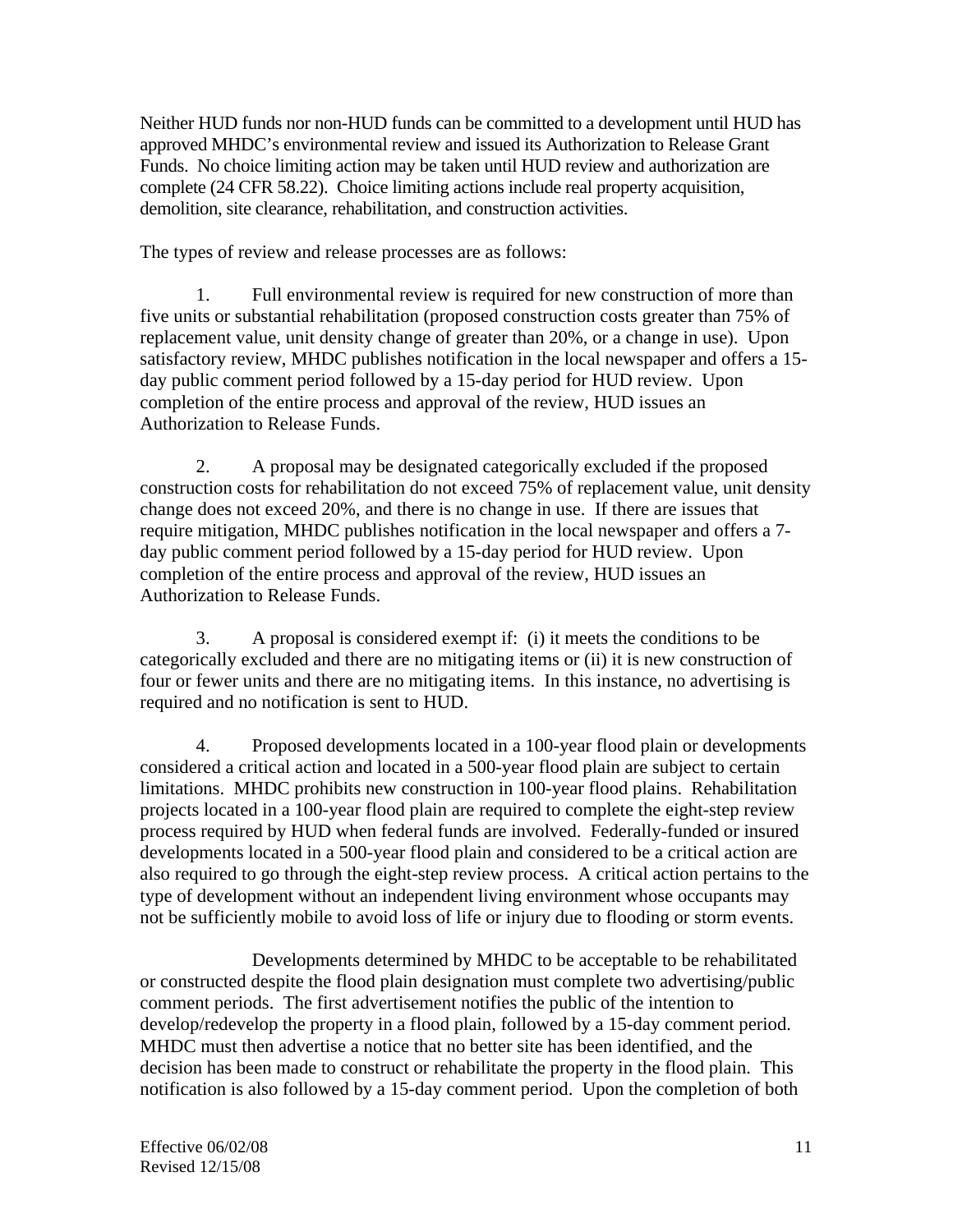publications, MHDC will transmit the review to HUD for its 15-day review period. HUD issues an Authorization to Release Funds upon its approval of the environmental review.

# **V. CLOSING AND CONSTRUCTION**

MHDC staff will confirm that outstanding environmental issues required to be resolved prior to loan closing or during the construction process are completed. MHDC's construction inspectors will be notified of any special requirements to be confirmed during the construction process as they perform their monthly inspections. Final approval for loan funding or for the allocation of tax credits may be delayed or denied if required actions are not taken.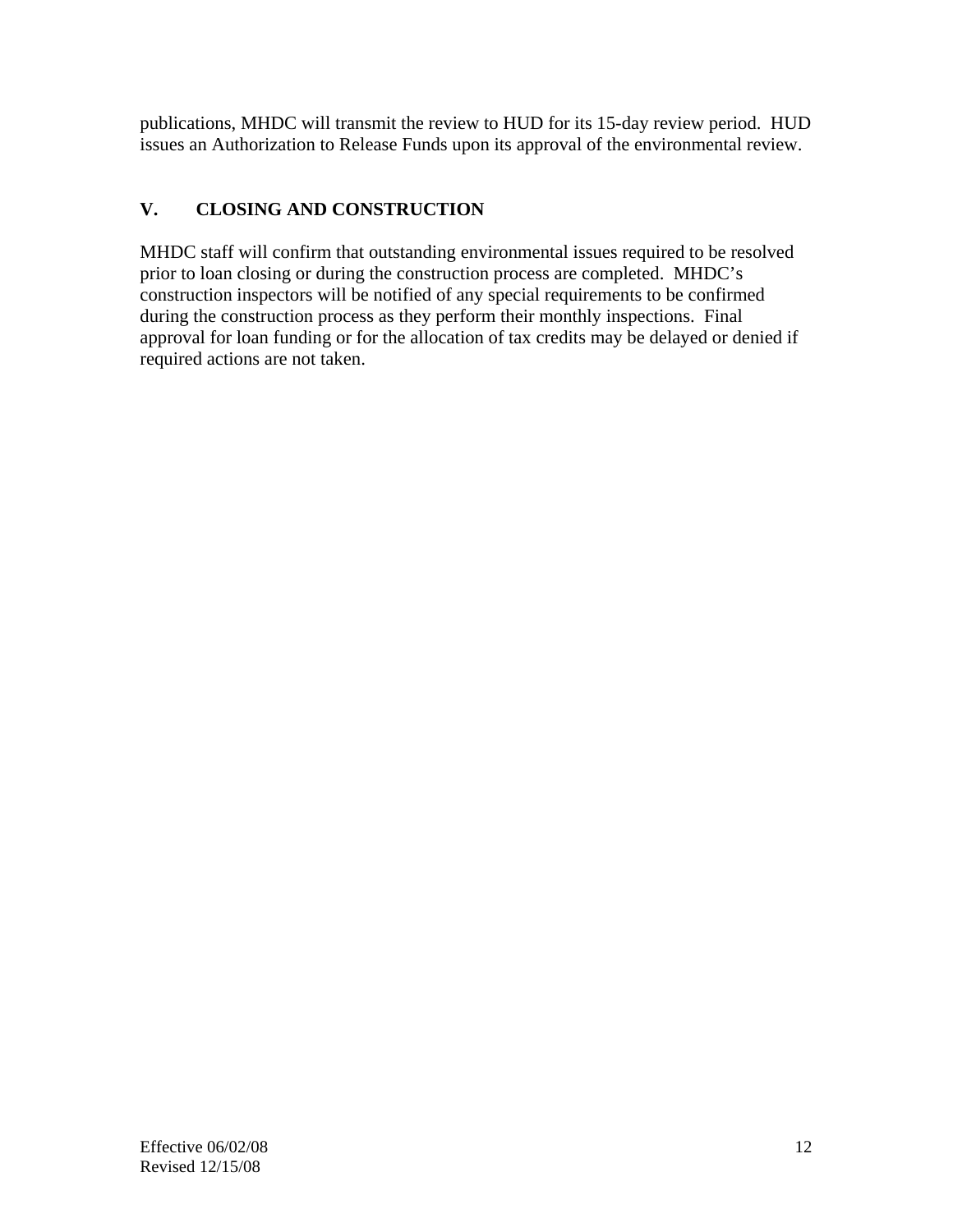# **EXHIBIT "A"**

#### **PHASE I ASTM STANDARDS**

#### **Recommended Table of Contents and Report Format (Reference ASTM E 1527-05)**

| 1.0<br><b>Summary</b>                             |                                                                                                                                                                | 6.0 Site<br>Reconnaissance                   | 6.1 Methodology and Limiting<br>Conditions               |
|---------------------------------------------------|----------------------------------------------------------------------------------------------------------------------------------------------------------------|----------------------------------------------|----------------------------------------------------------|
| 2.0<br><b>Introduction</b>                        | 2.1 Purpose                                                                                                                                                    |                                              | 6.2 General Site Setting                                 |
|                                                   | 2.2 Detailed Scope-of-<br>Service                                                                                                                              |                                              | 6.3 Exterior Observations                                |
|                                                   | 2.3 Significant Assumptions                                                                                                                                    |                                              | 6.4 Interior Observations                                |
|                                                   | 2.4 Limitations and<br>Exceptions                                                                                                                              | 7.0 Interviews                               | 7.1 Interview with Owner                                 |
|                                                   | 2.5 Special Terms and<br>Conditions                                                                                                                            |                                              | 7.2 Interview with Site Manager                          |
|                                                   | 2.6 User Reliance                                                                                                                                              |                                              | 7.3 Interviews with Occupants                            |
|                                                   |                                                                                                                                                                |                                              | 7.4 Interviews with Local<br><b>Government Officials</b> |
| 3.0 Site<br><b>Description</b>                    | 3.1 Location and Legal<br>Description                                                                                                                          |                                              | 7.5 Interviews with Others                               |
|                                                   | 3.2 Site and Vicinity General<br>Characteristics                                                                                                               | 8.0 Findings                                 |                                                          |
|                                                   | 3.3 Current Use of the<br>Property                                                                                                                             | 9.0 Opinion                                  |                                                          |
|                                                   | 3.4 Descriptions of<br>Structures, Roads, Other<br>Improvements on the Site<br>(including heat/cooling<br>system, sewage disposal,<br>source of potable water) | 10.0<br><b>Conclusions</b>                   |                                                          |
|                                                   | 3.5 Current Uses of the<br><b>Adjoining Properties</b>                                                                                                         | 11.0<br><b>Deviations</b>                    |                                                          |
| 4.0 User<br><b>Provided</b><br><b>Information</b> | 4.1 Title Records                                                                                                                                              | 12.0<br><b>Additional</b><br><b>Services</b> |                                                          |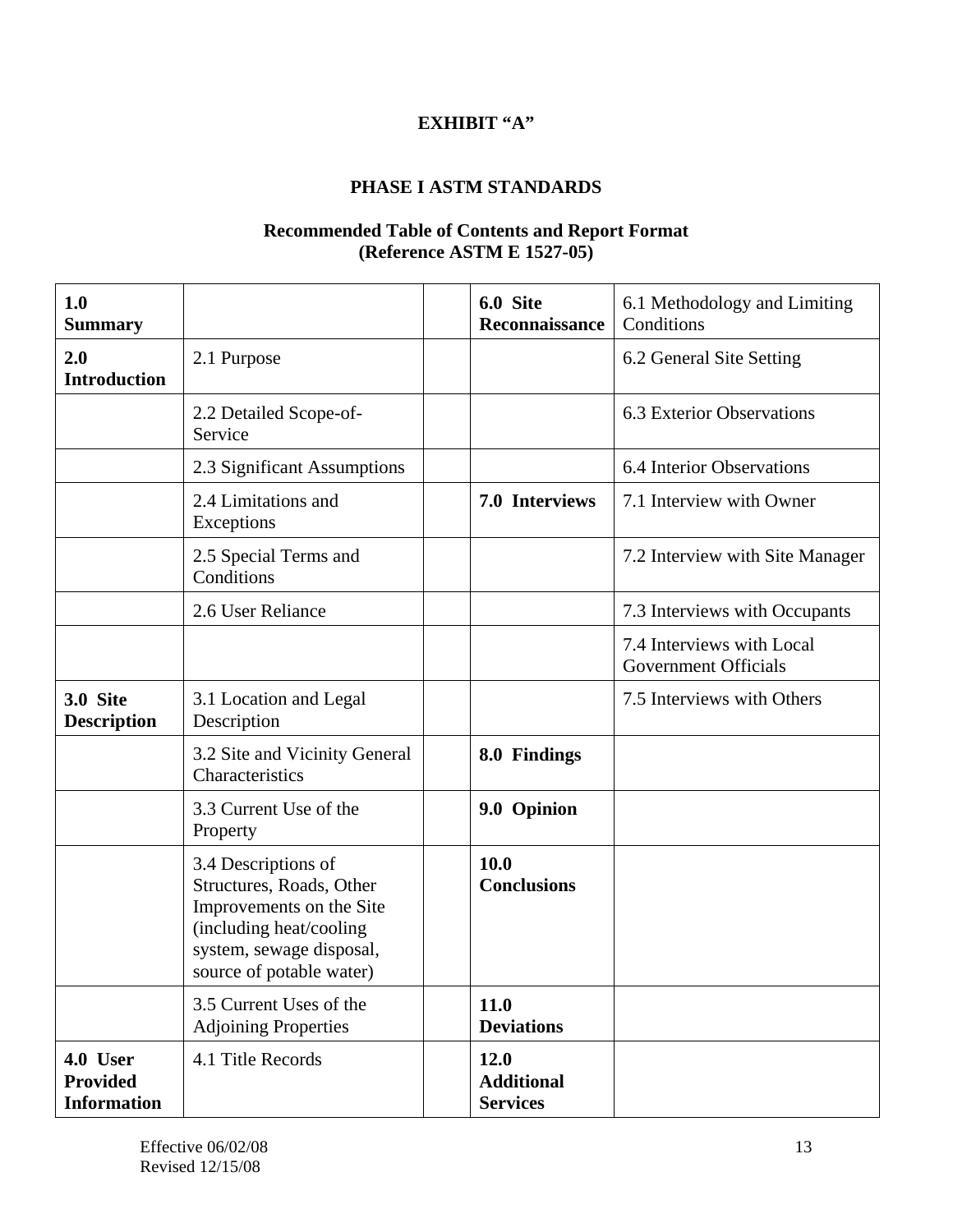|                              | 4.2 Environmental Liens or<br><b>Activity and Use Limitations</b>       | 13.0<br><b>References</b>                                                        |                                                                                                                                      |
|------------------------------|-------------------------------------------------------------------------|----------------------------------------------------------------------------------|--------------------------------------------------------------------------------------------------------------------------------------|
|                              | 4.3 Specialized Knowledge                                               | 14.0<br>Signature(s) of<br><b>Environmental</b><br>Professional(s)               |                                                                                                                                      |
|                              | 4.4 Commonly Known or<br><b>Reasonably Ascertainable</b><br>Information | 15.0<br><b>Qualification(s)</b><br>of<br><b>Environmental</b><br>Professional(s) |                                                                                                                                      |
|                              | 4.5 Valuation Reduction for<br><b>Environmental Issues</b>              | 16.0<br><b>Appendices</b>                                                        | 16.1 Site (Vicinity) Map                                                                                                             |
|                              | 4.6 Owner, Property<br>Manager, and Occupant<br>Information             |                                                                                  | 16.2 Site Plan                                                                                                                       |
|                              | 4.7 Reason for Performing<br>Phase I                                    |                                                                                  | 16.3 Site Photographs                                                                                                                |
|                              | 4.8 Other                                                               |                                                                                  |                                                                                                                                      |
| 5.0 Records<br><b>Review</b> | 5.1 Standard Environmental<br><b>Record Sources</b>                     |                                                                                  | 16.4 Historical Research<br>Documentation (aerial<br>photographs, fire insurance maps,<br>historical topographical maps,<br>$etc.$ ) |
|                              | 5.2 Additional<br><b>Environmental Record</b><br>Sources                |                                                                                  | 16.5 Regulatory Records<br>Documentation                                                                                             |
|                              | 5.3 Physical Setting<br>Sources(s)                                      |                                                                                  | 16.6 Interview Documentation                                                                                                         |
|                              | 5.4 Historical Use<br>Information on the Property                       |                                                                                  | 16.7 Special Contractual<br>Conditions between User and<br><b>Environmental Professional</b>                                         |
|                              | 5.5 Historical Use<br>Information on Adjoining<br>Properties            |                                                                                  | 16.8 Qualification(s) of the<br>Environmental Professional(s)                                                                        |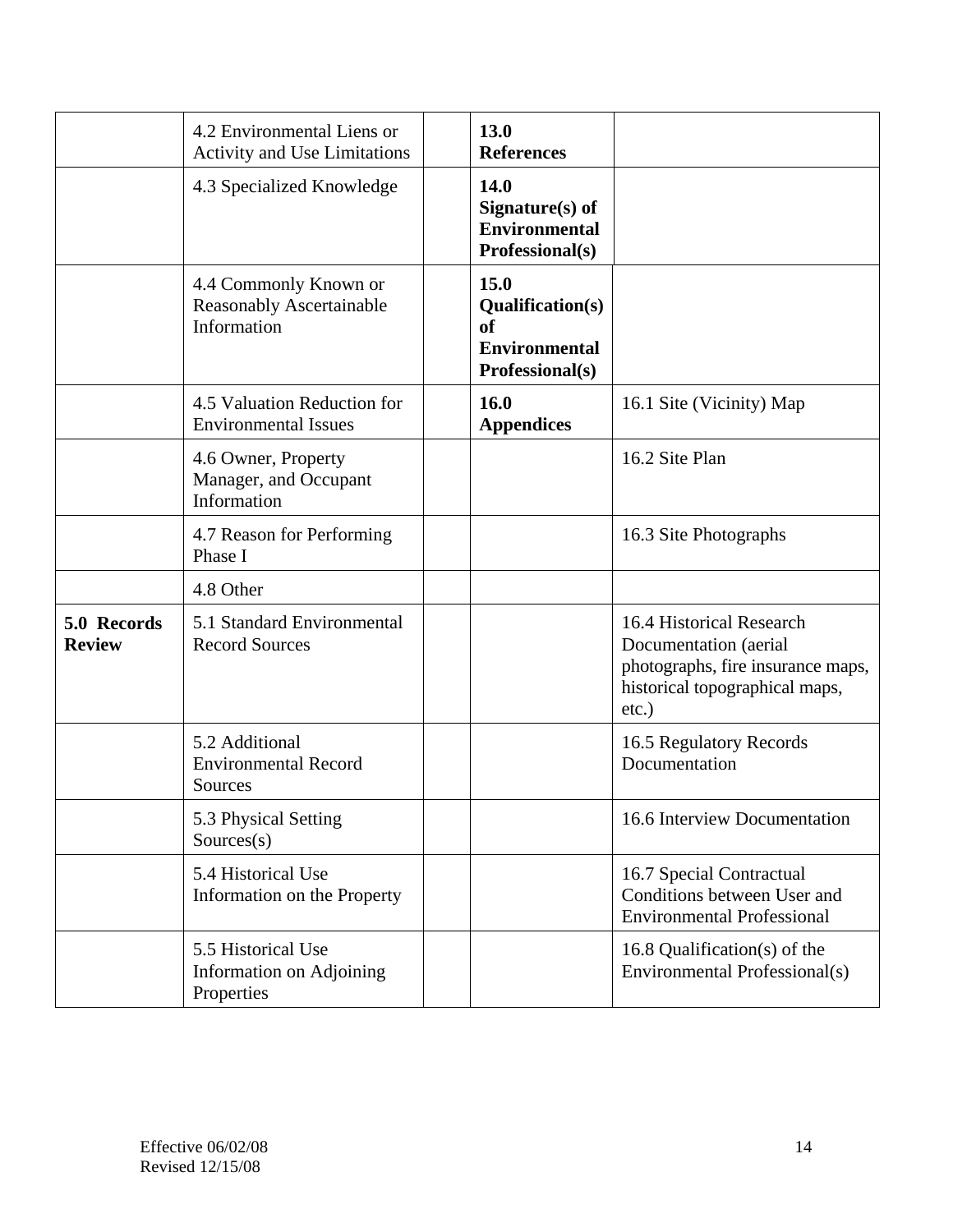#### **Definition of Environmental Professional and Relevant Experience (Reference ASTM 1527 – 05)**

#### **Environmental Professional**

*Environmental Professional* means:

 (A) a person who possesses sufficient specific education, training, and experience necessary to exercise professional judgment to develop opinions and conclusions regarding conditions indicative of releases or threatened releases on, at, in, or to a property.

 (B) Such a person must: (i) hold a current Professional Engineer's or Professional Geologist's license or registration from a state, tribe, or U.S. territory (or the commonwealth of Puerto Rico) to perform environmental inquiries and have the equivalent of three (3) years of full-time relevant experience; or (ii) have a Baccalaureate or higher degree from an accredited institution of higher education in a discipline of engineering or science and the equivalent of five (5) years of full-time relevant experience; or (iii) have the equivalent of ten (10) years of full-time relevant experience.

(C) An environmental professional should remain current in his or her field through participation in continuing education or other activities.

 (D) The definition of environmental professional provided above does not preempt state professional licensing or registration requirements such as those for a professional geologist, engineer, or site remediation professional. Before commencing work, a person should determine the applicability of state professional licensing or registration laws to the activities to be undertaken.

 (E) A person who does not qualify as an environmental professional under the foregoing definition may assist in the conduct of all appropriate inquiries in accordance with this part if such person is under the supervision or responsible charge of a person meeting the definition of an environmental professional provided above when conducting such activities.

#### **Relevant Experience**

 *Relevant experience*, as used in the definition of environmental professional in this section, means: participation in the performance of all appropriate inquiries investigations, environmental site assessments, or other site investigations that may include environmental analysis, investigations, and remediation which involve the understanding of surface and subsurface environmental conditions and the processes used to evaluate these conditions and for which professional judgment was used to develop opinions regarding conditions indicative of releases or threatened releases to the subject property.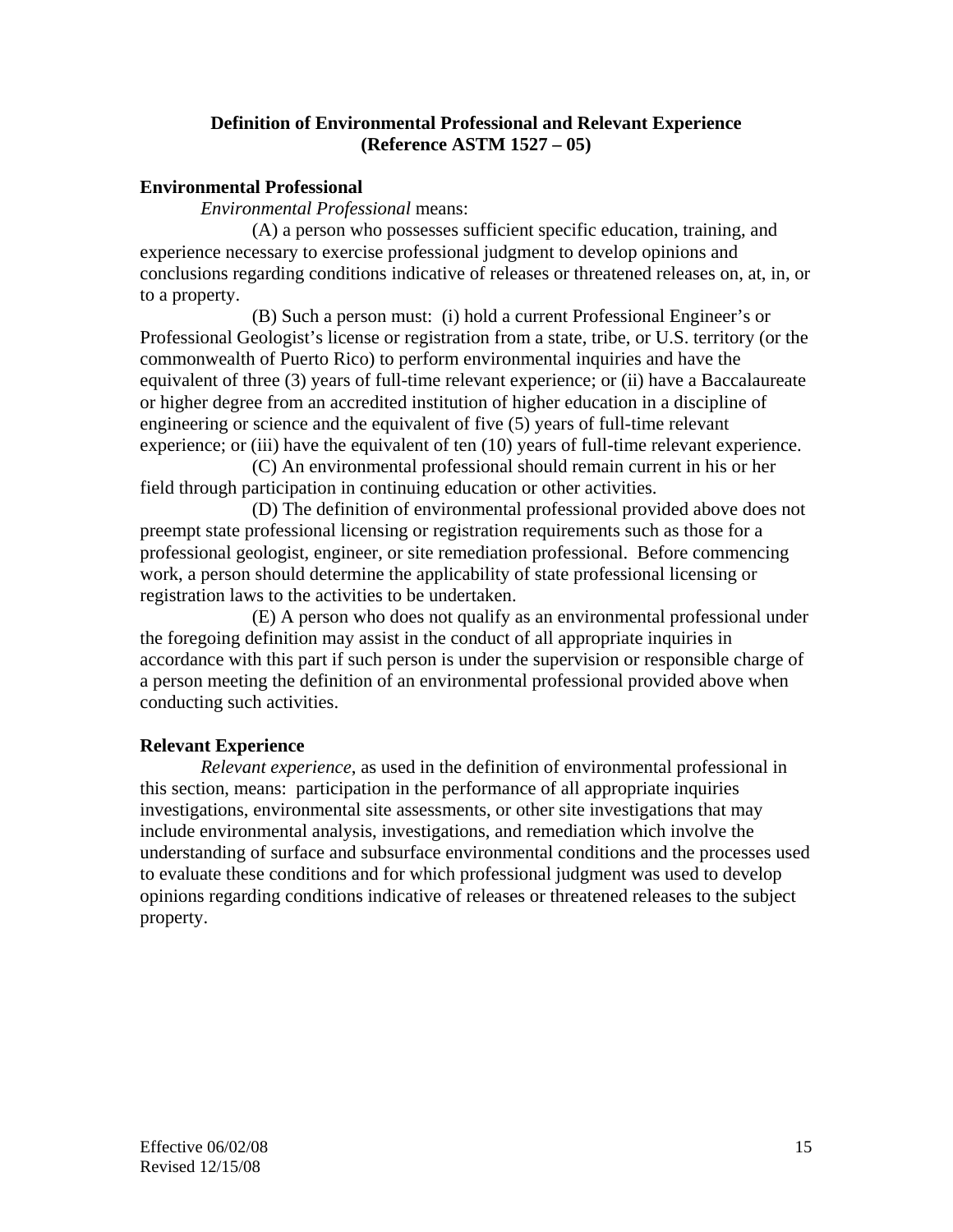#### Exhibit "B"

#### **MHDC Lead-Based Paint Policy and Procedures**

#### *MHDC Rental Housing Production Programs Guidelines for Rehabilitation Projects*

- 1) MHDC requires a physical needs assessment for all rental housing production proposals for the rehabilitation of existing buildings. The physical needs assessment must include an assessment of the presence or suspected presence of lead-based paint, asbestos or mold for all proposals.
- 2) Developers must provide the age of the structure as requested in the Rental Production application FIN-100.
- 3) Developers must submit the following documents with the Part 1 application for firm commitment (generally due March 1 of each year):
	- a) Phase I Environmental Report with potential lead hazard identified for buildings constructed prior to 1978;
	- b) Lead Hazard Evaluation Procedures; and
	- c) Lead Hazard Reduction Procedures.

As the result of the firm submission review, MHDC staff shall indicate the required lead hazard reduction work and protective measures to be followed during construction.

- 4) Prior to the conversion or closing of a permanent loan with MHDC, the borrower shall provide:
	- a) Tenant Notification Procedures;
	- b) Lead Clearance;
	- c) Contractor's Abatement License; and
	- d) Ongoing Maintenance Procedures, if required.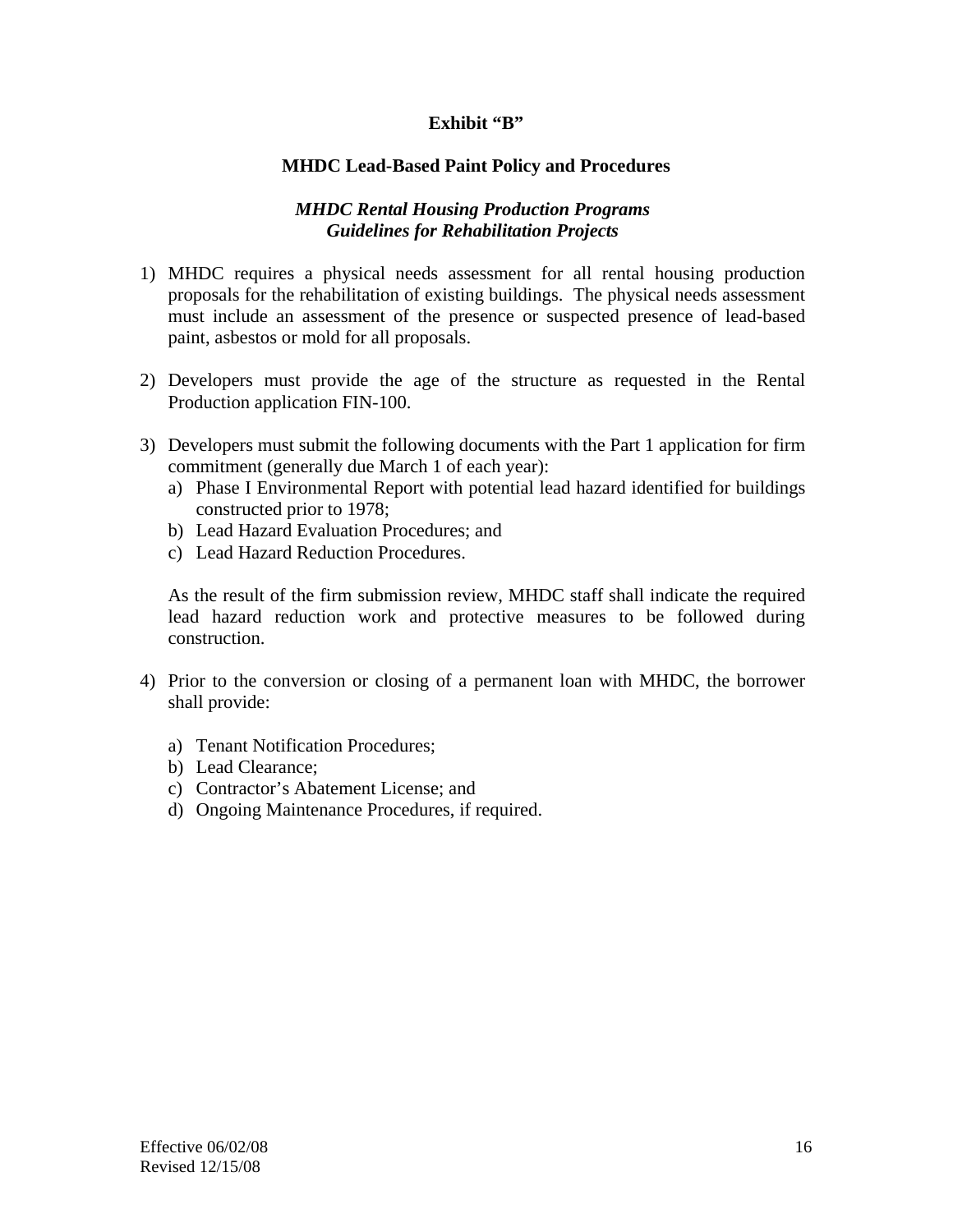#### **HOME Rental Production Program**

#### **Lead-Based Paint Reference Guide**  *(24 CFR Part 35)*  Revised 07/20/2007

*(Sub-Grantees are to refer to and comply with all of the pertinent lead paint regulations. The following is only an overview.)* 

#### **A. HUD's Lead-Safety Regulation**

 Federal Register (Wednesday, September 15, 1999) Department of Housing and Urban Development  *24 CFR Part 35, et al.*  Requirements for Notification, Evaluation, and Reduction of Lead-Based Paint Hazards in Federal Owned Residential Property and Housing Receiving Federal Assistance; Final Rule

#### **B. Exemptions** *24 CFR 35.115*

- Post-1977 housing (1978 and newer)
- **Zero-bedroom units**
- **Property certified as lead safe**
- **Property where lead-based paint was removed**
- Rehabilitation or maintenance activities that do not disturb painted surfaces
- Emergency actions

#### **C. Documentation Required**

- **1. Notice To Occupants:** Occupants must be provided with the following documentation:
	- a. EPA Lead Hazard Information Pamphlet at the time of purchase or lease;
	- b. "Notice of Hazard Evaluation" (or presumption) within 15 calendar days of the date when the evaluation is received or the presumption is made *(24 CFR 35.125(a))*; and
	- c. "Notice of Hazard Reduction & Clearance" no more than 15 calendar days after the hazard reduction activities have been completed *(24 CFR 35.125(b)(1))*.
- **2. Hazard Reduction:** The following documentation must be completed:
	- a. Final scope of work addressing both lead and non-lead paint prior to firm commitment for construction funded from the multifamily HOME Rental Production Program.
	- b. For lead reduction activities that are performed on properties funded through the single-family HOME Repair Program, MHDC requires the contractor supervisor to be trained in Safe Work Practices.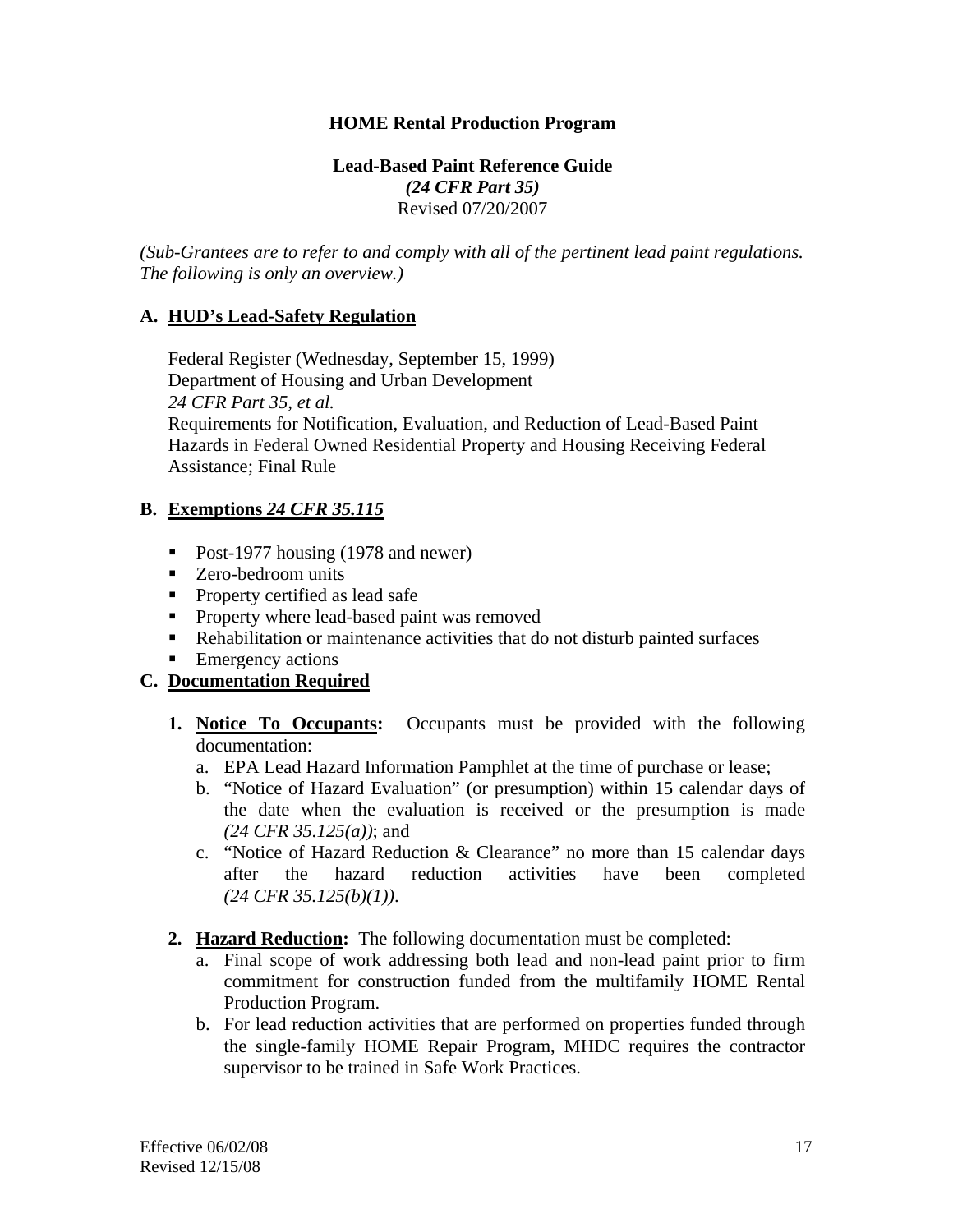- c. For properties funded through the multifamily HOME Rental Production Program, MHDC requires the Owner to hire a contractor certified as a leadbased paint specialist. A copy of the contractor's Lead Abatement Contractor license is required prior to conversion/permanent closing.
- d. For properties funded through the multifamily HOME Rental Production Program, certification by the contractor that Safe Work Practices *(24 CFR Part 35.1350)* have been observed is required prior to conversion/permanent closing.
- **3. Clearance Report:** Clearance must be performed by a licensed Risk Assessor after all rehab work is done, with a copy of the clearance report and qualifications of the Risk Assessor sent to the MHDC Homeownership division at the time of payment request (HOME Repair Program) or to the MHDC Rental Production division prior to conversion/permanent closing (HOME Rental Production Program).

# **D. General Procedural Overview**

For single-family properties receiving funds from the HOME Repair program:

- 1. A visual assessment walk-through by an HQS inspector trained in visual assessment (per self-administered HUD Internet course at http://www.hud.gov/offices/lead) looks for defective paint and applies the *de minimis levels* (2*4 CFR Part 35.1350(d))* to all rehabilitation work to be performed regardless of defective paint.
- 2. MHDC staff reviews the level of HOME rehabilitation assistance and calculates the applicable lead-based paint requirements.

 For multifamily developments receiving funds from the HOME Rental Production Program:

- 1. A lead paint inspection or risk assessment must be performed by a licensed leadbased paint professional.
- 2. MHDC staff reviews the results and determines mitigating items that must be addressed prior to the completion of construction.

 The rehabilitation scope of work must integrate both "lead" and "non-lead" triggered activities. (Provide the preliminary work write-up to Risk Assessor, then incorporate the assessment's findings.)

- 1. De Minimis Levels: *De minimis levels* are exception**s** to safe work practices **and defined as work** which disturbs less than:
	- a. 10 square feet on exterior surfaces;
	- b. 2 square feet in any one interior room or space; or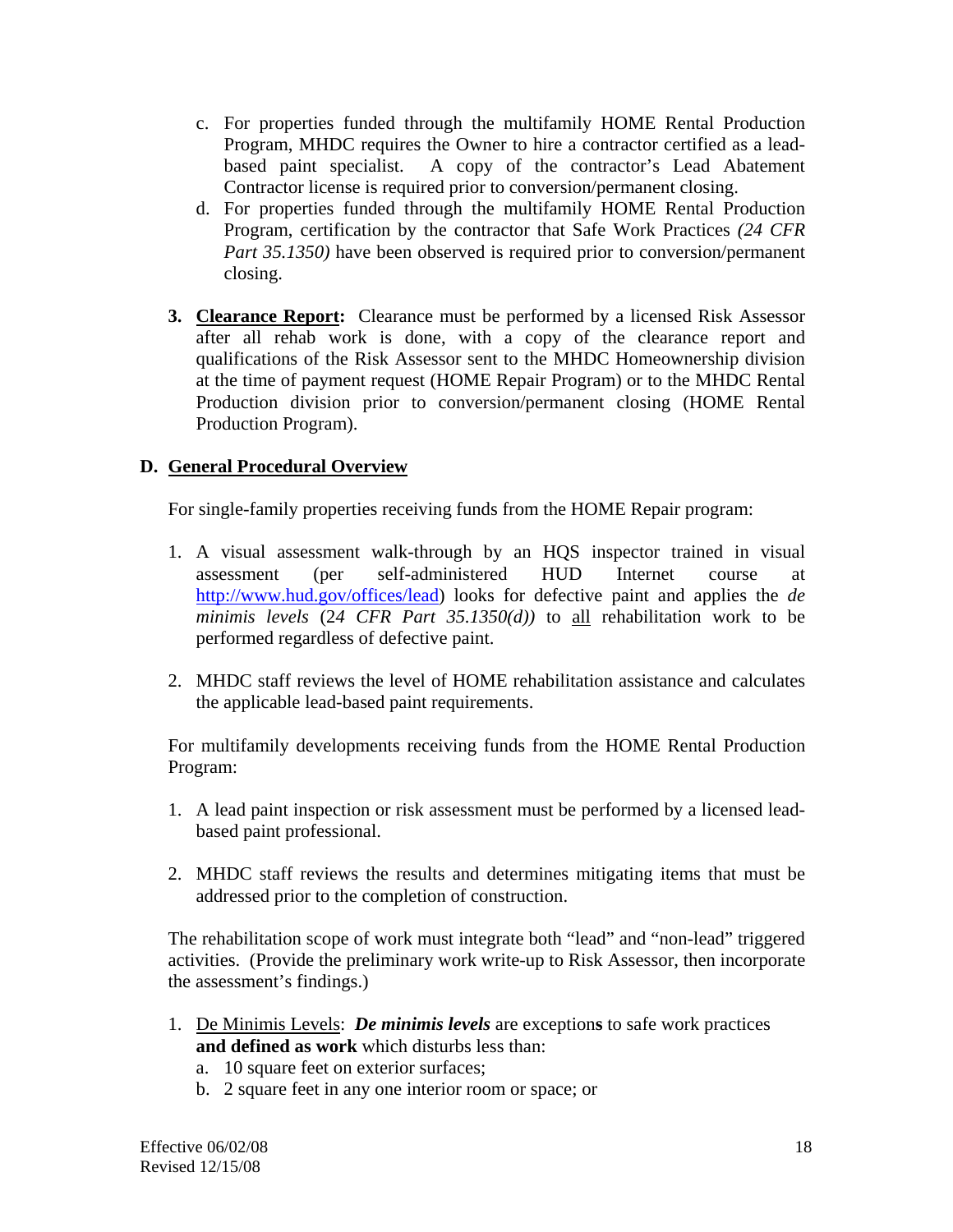- c. 10 percent of area of a interior or exterior component with a small area (sills, baseboards, etc.).
- **2. Lead-Triggered Activity:** A lead-triggered activity is anything that is a lead hazard, or reduces a lead hazard, including:
	- a. Any defective paint surface (until tested to be non-lead)
	- b. Any rehabilitation work greater than the *de minimis levels* disturbing a lead painted surface to be performed with safe work practices
	- c. Any abatement activities from risk assessment

#### **3. Course of Action:**

- a. Determine the level of hazard evaluation and reduction *(24 CFR 35.915- 930)*.
- b. Presume lead or evaluate *(option 24 CFR 35.120)*; evaluation recommended.
- c. Perform Lead Paint Inspection and/or risk assessment and/or Lead Hazard Screen by licensed personnel.
- d. Include in the scope of work for "lead" activities the interim controls and/or abatement recommendations from a risk assessor and safe work practices for items determined to be lead paint.
- e. Determine impact of 'occupant relocation' requirements *(24 CFR 35.1345)*.
- f. Based on the results of Lead Paint Inspection and/or risk assessment and/or Lead Hazard Screen, establish contractor qualifications *(see Safe Work Practices 24 CFR 35.1325-1330),* safe work practices to be used (including occupant protections), and achieve clearance in bid invitation and contract.
- g. Relocate occupants and belongings, if necessary *(24 CFR Part 35.1345)*.
- h. Supervise work so that "Safe Work Practices" at 24 CFR Part 35.1350 are used: worksite is prepared/contained and occupants and their belongings are protected, prohibited methods of paint removal are not used, specialized cleaning is conducted to achieve clearance, certification is made that Safe Work Practices have been followed.
- i. Collect lead dust wipe and soil clearance samples upon the completion of the work.
- j. Achieve clearance and obtain report approval after all rehab work is done.

# **E. Lead Hazard Evaluation Methods & Qualifications**

- **1. Visual Assessment (accepted for HOME Repair only):** A visual assessment for deteriorated paint consists of a visual search for cracking, scaling, peeling, or chipping paint. This assessment does not identify the presence of lead, only the potential danger. The assessment is performed by either a licensed risk assessor or Housing Quality Standards (HQS) inspector trained in visual assessment.
- **2. Lead Paint Inspection:** A lead-based paint inspection is a surface-by-surface investigation to determine the presence of lead-based paint through XRF analyzer testing and laboratory analysis. Lead Paint Inspections must be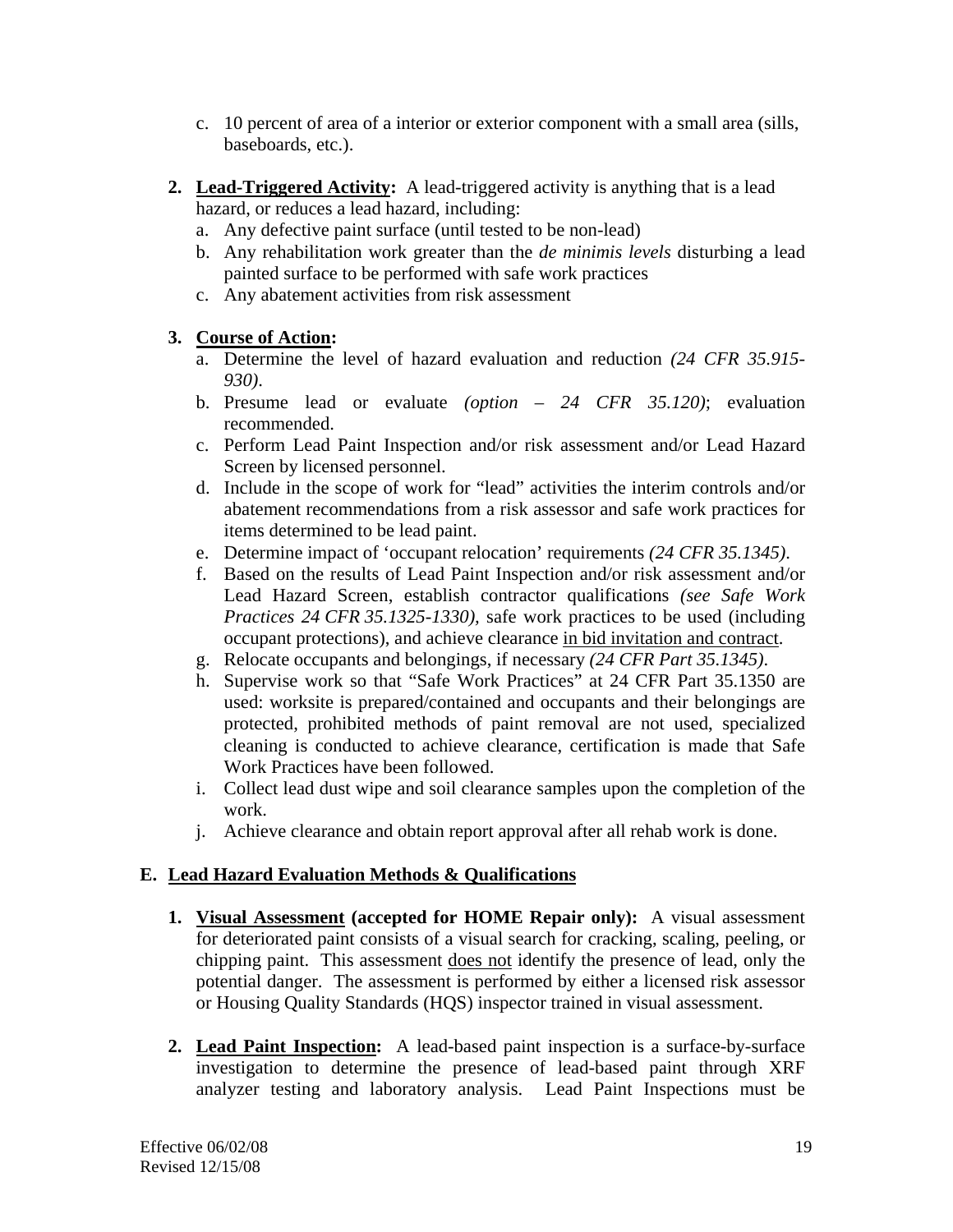conducted by state licensed lead paint inspectors or risk assessors and are only valid for one year.

- **3. Risk Assessment:** A risk assessment is a comprehensive investigation of a dwelling to identify lead-based paint hazards that includes paint testing, dust and soil sampling, and a visual evaluation. Risk assessment details are summarized in a written report with recommendations for actions. A licensed risk assessor must conduct the assessment.
- **4. Lead Hazard Screen:** A lead hazard screen is similar to a risk assessment. The sampling is less extensive, but the requirements are more stringent. If the unit fails the lead hazard screen, then a full risk assessment must be performed. The screen must be performed by a licensed risk assessor.

# **F. Lead Hazard Reduction Methods**

- **1. Paint Stabilization:** Paint stabilization reduces exposure to lead-based paint by addressing deteriorated paint on exterior and interior surfaces through repairs, safe paint removal, and repainting or abatement.
- **2. Interim Controls:** *(24 CFR 35.1330)* Interim controls are short-term measures (lasting less than twenty years) to reduce human exposure to lead-based paint hazards through repairs, painting, maintenance, special cleaning, occupant protection measures, clearance, and education programs. Ongoing monitoring is necessary in all situations. Interim control methods require safe practices and include:
	- a. **Paint stabilization** All deteriorated paint on exterior and interior surfaces must be stabilized through repairs, safe paint removal, and repainting.
	- b. **Treatment for friction or impact surfaces** If lead-based paint is found and exceeds acceptable levels or is presumed to exceed it, the conditions creating friction or impact with surfaces with lead-based paint such as those that rub, bind, or crush must be corrected. Examples of this work include rehanging binding doors, installing door stops, or reworking windows.
	- c. **Treatment for chewable surfaces** If a child under six has chewed surfaces known to contain lead-based paint or if lead-based paint is presumed, these surfaces must be enclosed or coated so they are impenetrable.
	- d. **Lead-contaminated dust control** All horizontal surfaces that are rough, pitted, or porous such as bare floors, stairs, window sills, and window troughs must be covered with a smooth, cleanable covering or coating such as metal coil stock, plastic, polyurethane, or linoleum. Carpeting must be vacuumed or rugs must be removed and vacuumed on both sides. Vacuuming must be done using HEPA vacuums.
	- e. **Lead-contaminated soil control** If soil is lead-contaminated, interim controls that may be used include impermanent surface coverings such as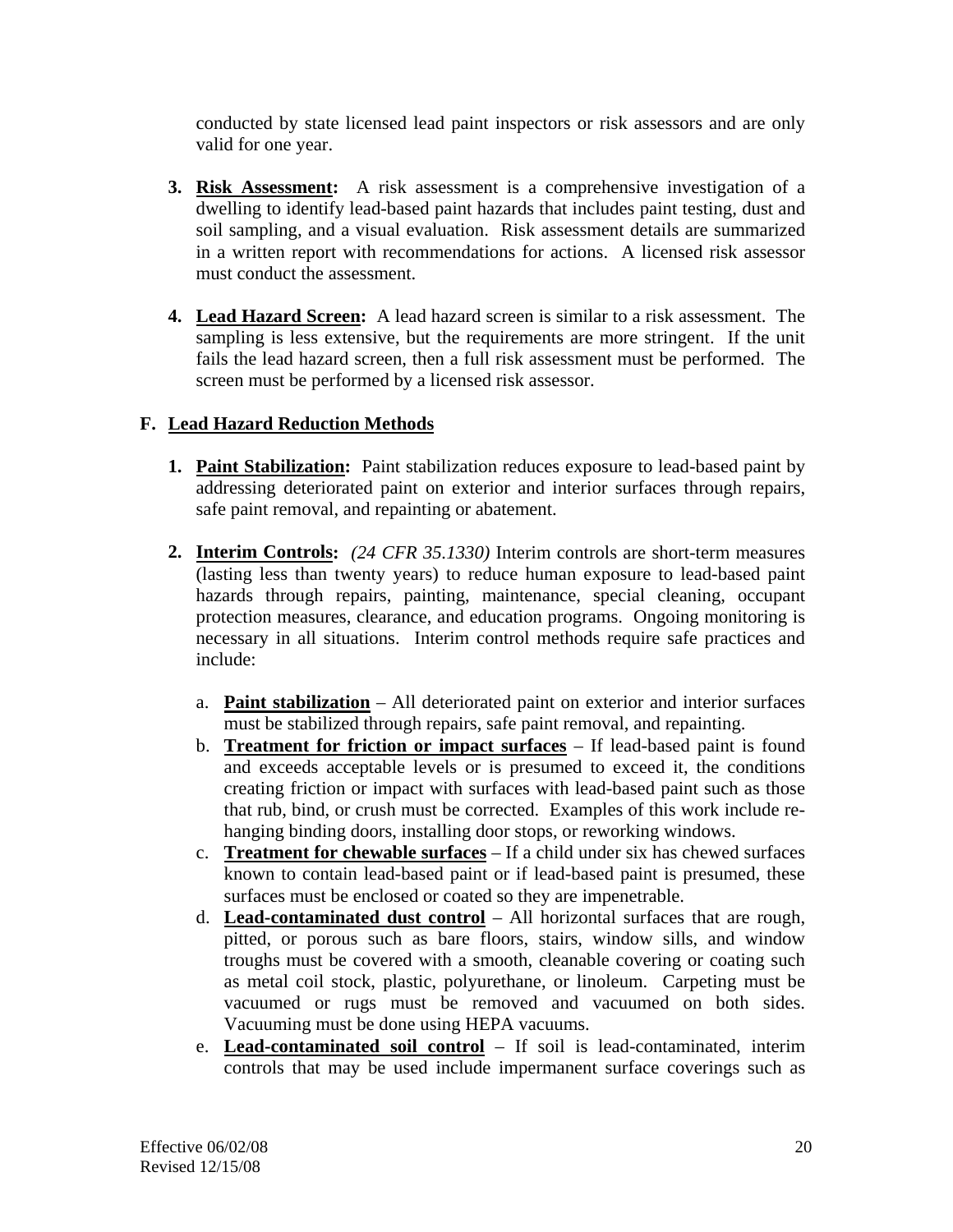gravel, bark, and sod as well as land use controls such as fencing, landscaping, and warning signs.

Interim Controls (including Standard Treatments) *(24 CFR 35.1330*): the workers should be trained in accordance with the OSHA Hazard Communication Requirements *(29 CFR 1926.59)* and either be supervised by an individual certified as a lead-based paint abatement supervisor or must have successfully completed one of the following courses:

- LBP abatement worker or supervisor *(40 CFR 745.225)*;
- Operations and Maintenance (NETA);
- Remodeler's and Renovator's Lead-Based Paint Training Program developed by HUD and the National Association of the Remodeling Industry; or
- An equivalent course approved by EPA or HUD.
- **3. Abatement:** Abatement mitigates lead-based paint and lead-based paint hazards by either permanently removing lead-based paint and its dust or encapsulating or enclosing the lead-based paint for a period of twenty years or more, replacing components that have lead-based paint, and removing or permanently covering lead-contaminated soil. Limited or no monitoring may be required based upon the action taken. Encapsulation and enclosure require ongoing monitoring and maintenance to check their effectiveness.

 Abatement must be conducted by certified abatement workers who have successfully completed a lead-based paint abatement worker course accredited by EPA. These workers must be supervised by a lead-based paint abatement supervisor certified under a State program authorized by EPA or conducted by EPA.

# **G. Safe Work Practices** *24 CFR 35.1350*

#### **1. Prohibited Methods of Paint Removal:** *(24 CFR 35.140)*

 The following methods *shall not be used* to remove paint that is, or may be, leadbased paint:

- a. Open flame burning or torching;
- b. Machine sanding or grinding without a high-efficiency particulate air (HEPA) local exhaust control;
- c. Abrasive blasting or sandblasting without HEPA local exhaust control;
- d. Heat guns operating above 1100 degrees Fahrenheit or charring the paint;
- e. Dry sanding or dry scraping, except dry scraping in conjunction with heat guns or within 1.0 ft. (0.30 m.) of electrical outlets, or when treating defective paint spots totaling no more than 2 sq. ft. (0.2 sq. m.) in any one interior room or space, or totaling no more than 10 sq. ft. (2.0 sq. m.) on exterior surfaces; or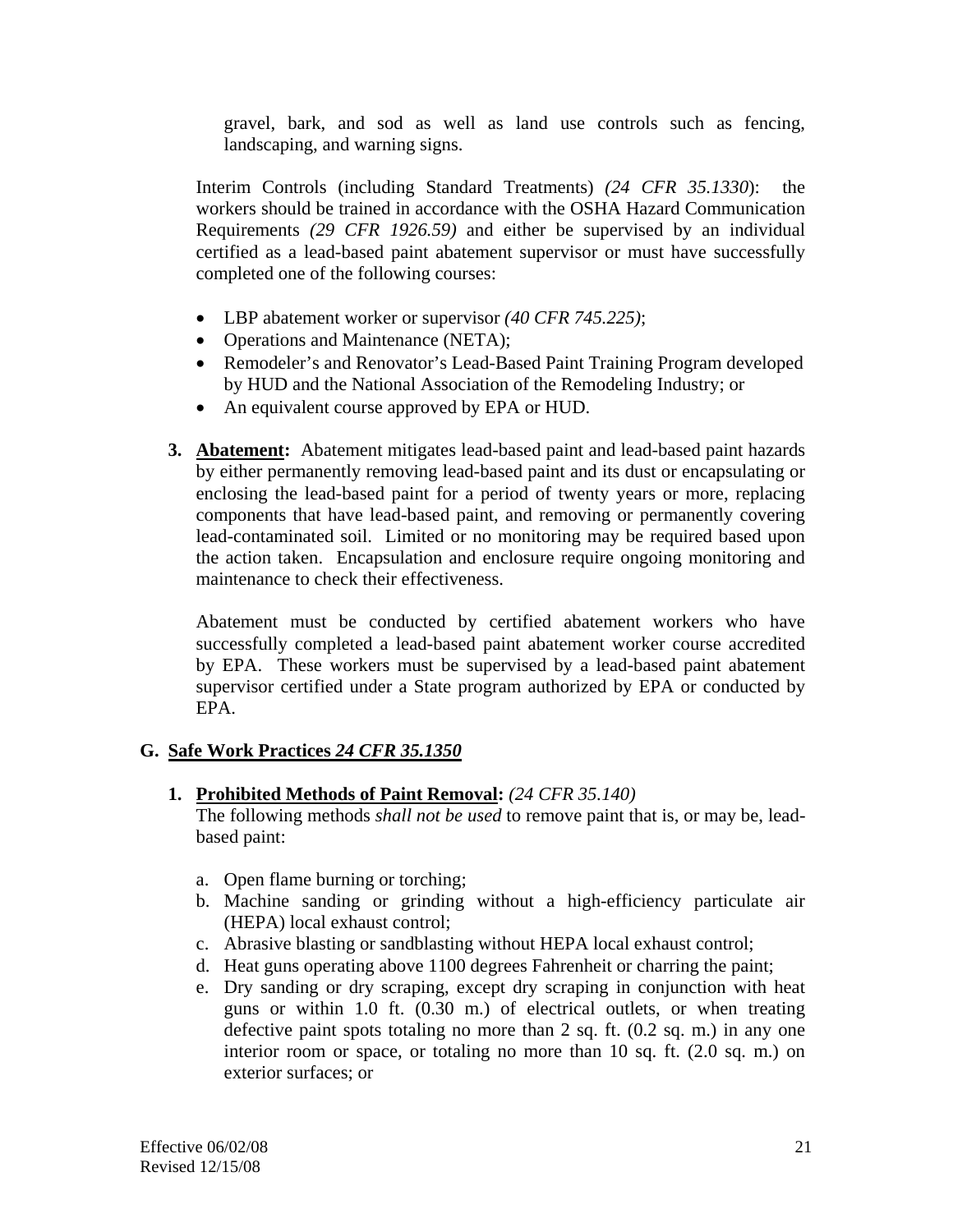f. Paint stripping in a poorly ventilated space using a volatile stripper that is a hazardous substance in accordance with regulations of the Consumer Product Safety Commission at 16 CFR 1500.3, and/or a hazardous chemical in accordance with the Occupational Safety and Health Administration regulations at 29 CFR 1910.1200 or 1926.59, as applicable to the work.

# **2. Occupant Protection:** *(24 CFR 35.1345)*

Occupants shall not be permitted to enter the worksite during hazard reduction activities (unless they are employed in the conduct of these activities at the worksite), until after hazard reduction work has been completed and clearance, if required, has been achieved.

Occupants shall be temporarily relocated before and during hazard reduction activities to a suitable, decent, safe, and similarly accessible dwelling unit that does not have lead-based paint hazards, except if:

- a. Treatment will not disturb lead-based paint, dust-lead hazards or soil-lead hazards;
- b. Only the exterior of the dwelling unit is treated, and windows, doors, ventilation intakes and other openings in or near the worksite are sealed during hazard control work and cleaned afterward, and entry free of dust-lead hazards, soil-lead hazards, and debris is provided;
- c. Treatment of the interior will be completed within one period of eight daytime hours, the worksite is contained so as to prevent the release of leaded dust and debris into other areas, and treatment does not create other safety, health or environmental hazards (e.g., exposed live electrical wiring, release of toxic fumes, or on-site disposal of hazardous waste); or
- d. Treatment of the interior will be completed within five calendar days, the worksite is contained so as to prevent the release of leaded dust and debris into other areas, treatment does not create other safety, health or environmental hazards; and, at the end of work on each day, the worksite and the area within at least 10 feet (3 meters) of the containment area is cleaned to remove any visible dust or debris, and occupants have safe access to sleeping areas, and bathroom and kitchen facilities. (HUD Interpretive Guidance J24 – The term "interior work" refers to work in a single room. See also R18 and R19.)

The dwelling unit and the worksite shall be secured against unauthorized entry, and occupants' belongings protected from contamination by dust-lead hazards and debris during hazard reduction activities. Occupants' belongings in the containment area shall be relocated to a safe and secure area outside the containment area, or covered with an impermeable covering with all seams and edges taped or otherwise sealed.

# **3. Worksite Preparation:** *(24 CFR 35.1345)*

The worksite shall be prepared to prevent the release of leaded dust and contain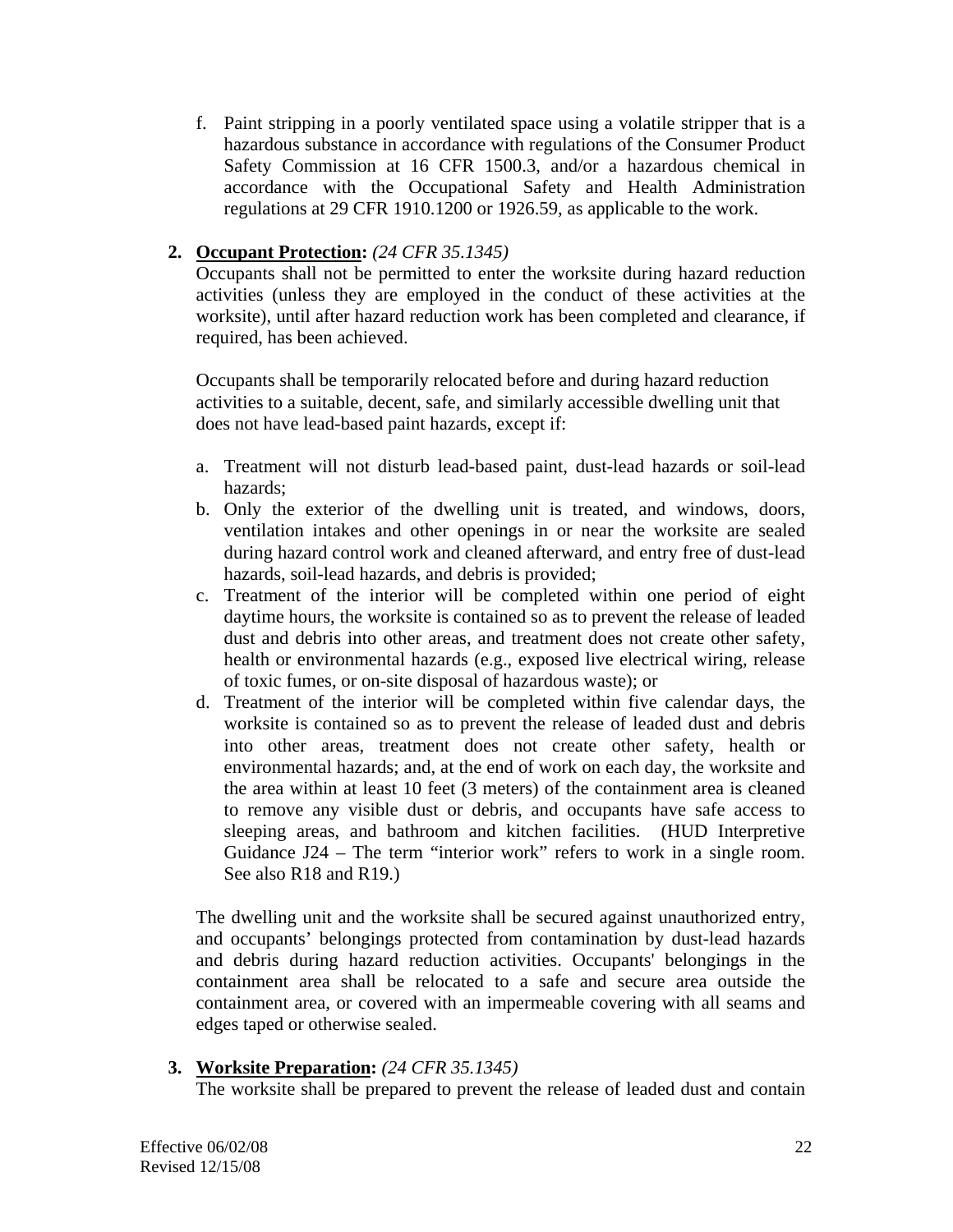lead-based paint chips and other debris from hazard reduction activities within the worksite until they can be safely removed. Practices that minimize the spread of leaded dust, paint chips, soil and debris shall be used during worksite preparation.

 A warning sign shall be posted at each entry to a room where hazard reduction activities are conducted when occupants are present, at each main and secondary entryway to a building from which occupants have been relocated, or, for an exterior hazard reduction activity, where it is easily read 20 feet (6 meters) from the edge of the hazard reduction activity worksite. Each warning sign shall be as described in 29 CFR 1926.62(m), except that it shall be posted irrespective of employees' lead exposure and, to the extent practicable, provided in the occupants' primary language.

# **4. Specialized Cleaning:**

 After hazard reduction activities have been completed, the worksite shall be cleaned using cleaning methods, products, and devices that are successful in cleaning up dust-lead hazards, such as a HEPA vacuum or other methods of equivalent efficacy, and lead-specific detergents or the equivalent.

- **5. De Minimis Levels:** Safe Work Practices are not required when maintenance or hazard reduction activities do not disturb painted surfaces that total more than:
	- a. 10 square feet (2 square meters) on exterior surfaces;
	- b. 2 square feet (0.2 square meters) in any one interior room or space; or
	- c. 10 percent of the total surface area on an interior or exterior type of component with a small surface area. Examples include window sills, baseboards, and trim.

# **H. Worker Protection**

- 1. Prior to the start of any stabilization, demolition and / or renovation work that will impact building components with lead-based paint, the contractor performing the work must have a written respiratory protection program in place *(OSHA 29 CFR 1910.134)*, documentation indicating that his or her workers have had medical surveillance, are medically cleared to wear a respirator, and have passed a qualitative fit test.
- 2. In accordance with OSHA 19 CFR 1926.62 (Lead in Construction Standard), an initial employee exposure assessment must be conducted (through personal lead air monitoring) during stabilization, renovation and / or demolition activities that will impact building components with lead-based paint. Respiratory protection will be required for each activity until air monitoring many prove exposures are below the Permissible Exposure Limit (PEL).

# **I. Lead Hazard Criteria**

**DUST** (EPA and most other states)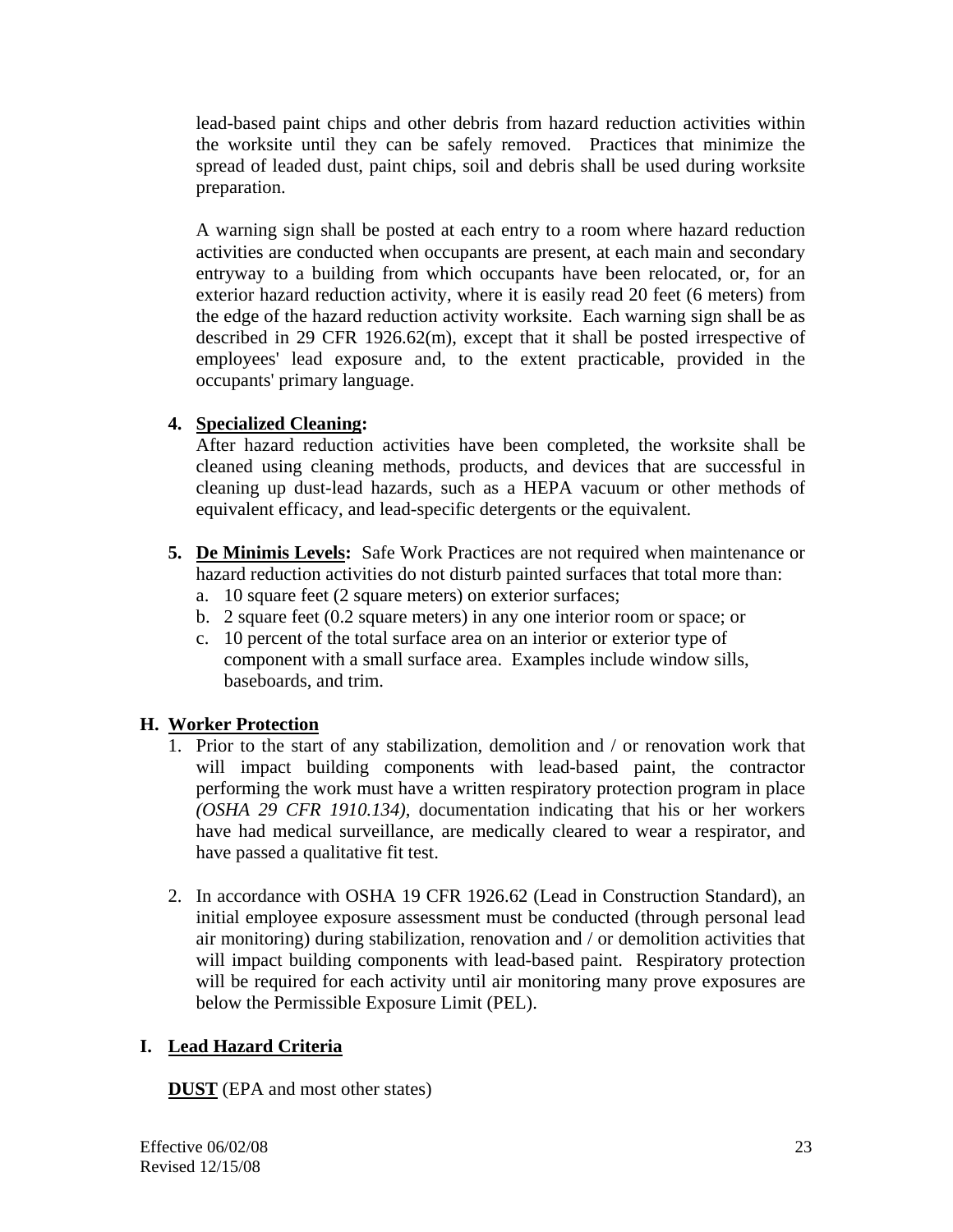| <b>Floors</b>          | $<$ 40 micrograms per square foot (40 $\mu$ g/ft <sup>2</sup> ) |
|------------------------|-----------------------------------------------------------------|
| Window Sills (stools)  | $<$ 250 µg/ft <sup>2</sup>                                      |
| Window Troughs (wells) | $<$ 400 µg/ft <sup>2</sup> (clearance only)                     |

**PAINT** (HUD, EPA, Kansas, Missouri, and most other states)

| XRF (On-Site Test)        | $\geq$ 1.0 milligrams per square centimeter (mg/cm <sup>2</sup> ) |  |  |
|---------------------------|-------------------------------------------------------------------|--|--|
| AAS (Laboratory)          | $> 0.5\%$ by weight                                               |  |  |
| CPSC $(1978 \text{ law})$ | $> 0.06\%$ by weight (maximum lead                                |  |  |
|                           | concentration for residential paints only)                        |  |  |

#### **AIR** (OSHA)

| Action Level (AL)                                      | $\geq$ 30 micrograms per cubic meter ( $\mu$ g/m <sup>3</sup> ) |
|--------------------------------------------------------|-----------------------------------------------------------------|
| Permissible Exposure Limit (PEL) $\geq 50 \,\mu g/m^3$ |                                                                 |

**WASTE** (EPA – Under RCRA, there are four characteristic tests. The two not shown below are *Ignitability* and *Reactivity*. The two types of characteristic tests shown below are the types that fail most often.)

| Toxicity (TCLP)    | $\geq$ 5 parts per million (PPM) – 7 other metals also |
|--------------------|--------------------------------------------------------|
| Corrosivity $(pH)$ | $\epsilon$ 2.0 pH units or $>$ 12.5 pH units           |

**WATER** (EPA – SDWA)

| $<$ 15 parts per billion (PPB)<br>Drinking Water |  |
|--------------------------------------------------|--|
|--------------------------------------------------|--|

#### **BLOOD**

| OSHA (Adult)  | $<$ 40 micrograms per deciliter ( $\mu$ g/dl)<br>$2 \omega > 50 \mu g/dl$ - requires medical removal |
|---------------|------------------------------------------------------------------------------------------------------|
| CDC Children  | $< 10 \mu g/dl$                                                                                      |
| <b>Adults</b> | $<$ 25 µg/dl (recommendation)                                                                        |

SOIL (EPA and most other states)

| Bare Soils | $<$ 400 PPM – high traffic/high contact/play areas |
|------------|----------------------------------------------------|
|            | $<$ 1200 PPM – all other areas of property         |

*(reference: Baker Environmental Consulting, Inc.)* 

#### **J. Resources on Lead Based Paint Regulations**

• HUD's Lead-Safety Regulation – 24 CFR Part 35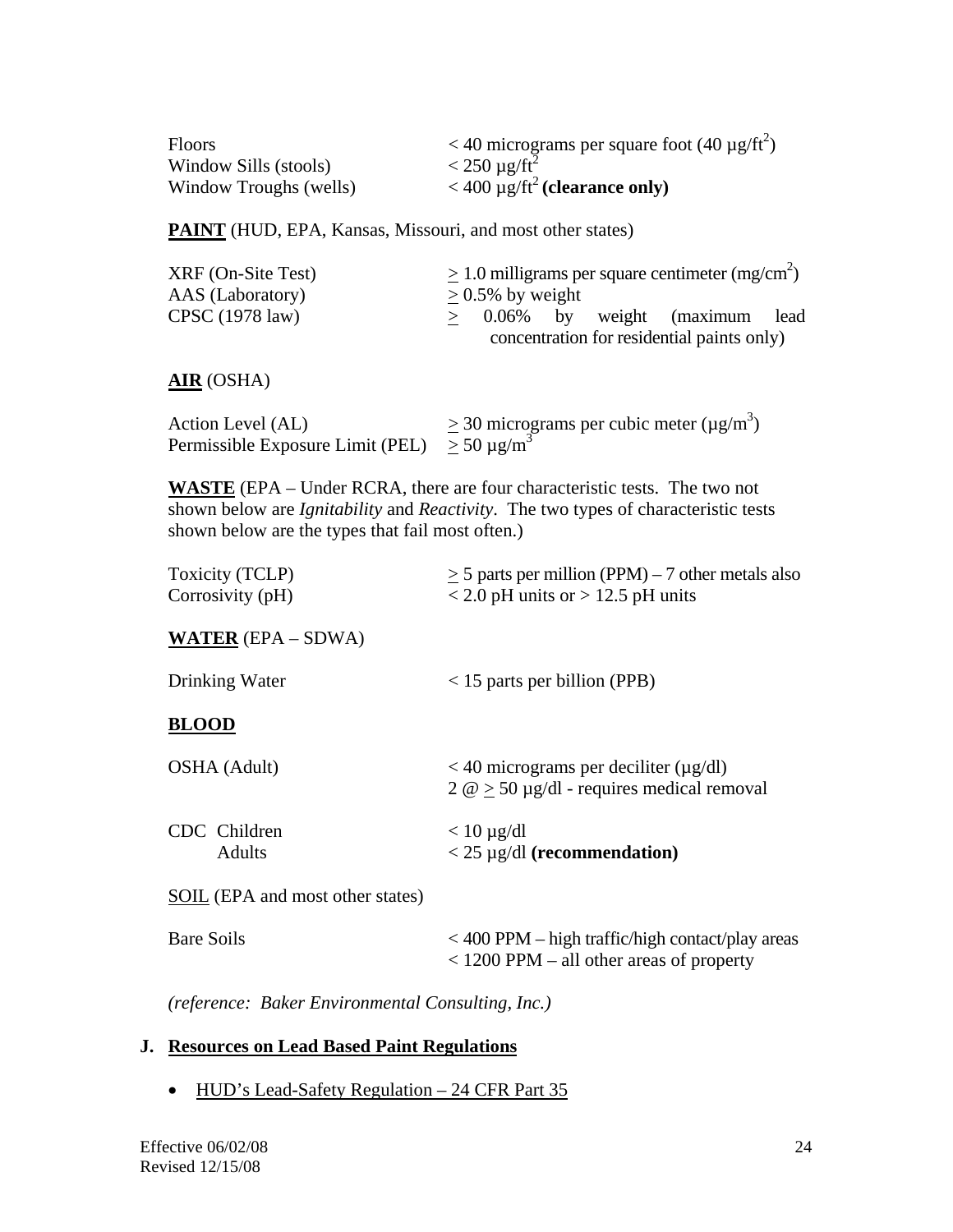"Requirements for Notification, Evaluation, and Reduction of Lead-Based Paint Hazards in Federal Owned Residential Property and Housing Receiving Federal Assistance; Final Regulation (September 15, 1999)"

- HUD Interpretive Guidance September 21, 2000
- HUD Guidelines for Evaluation and Control of Lead-Based Paint Hazards
- HUD Office of Healthy Homes & Lead Hazard Control Website: http://www.hud.gov/offices/lead Regulation Hotline: (202) 755-1822 ext 104 E-mail: lead\_regulations@HUD.gov
- The National Center for Lead-Safe Housing Website: www.leadsafehousing.org Implementing HUD's Lead-Safety Regulation Internet Guide to the Rule, Model Documents and Specifications
- The Lead Listing (for HUD) Website: www.leadlisting.org Hotline: 1 (888) LEADLIST Lists companies providing lead services and training opportunities
- The Environmental Network Website: http://www.environmentalnetwork.com/ Lists companies providing lead services
- EPA Website: www.epa.gov/opptintr/lead
- National Lead Information Center Hotline: 1 (800) 424-5323